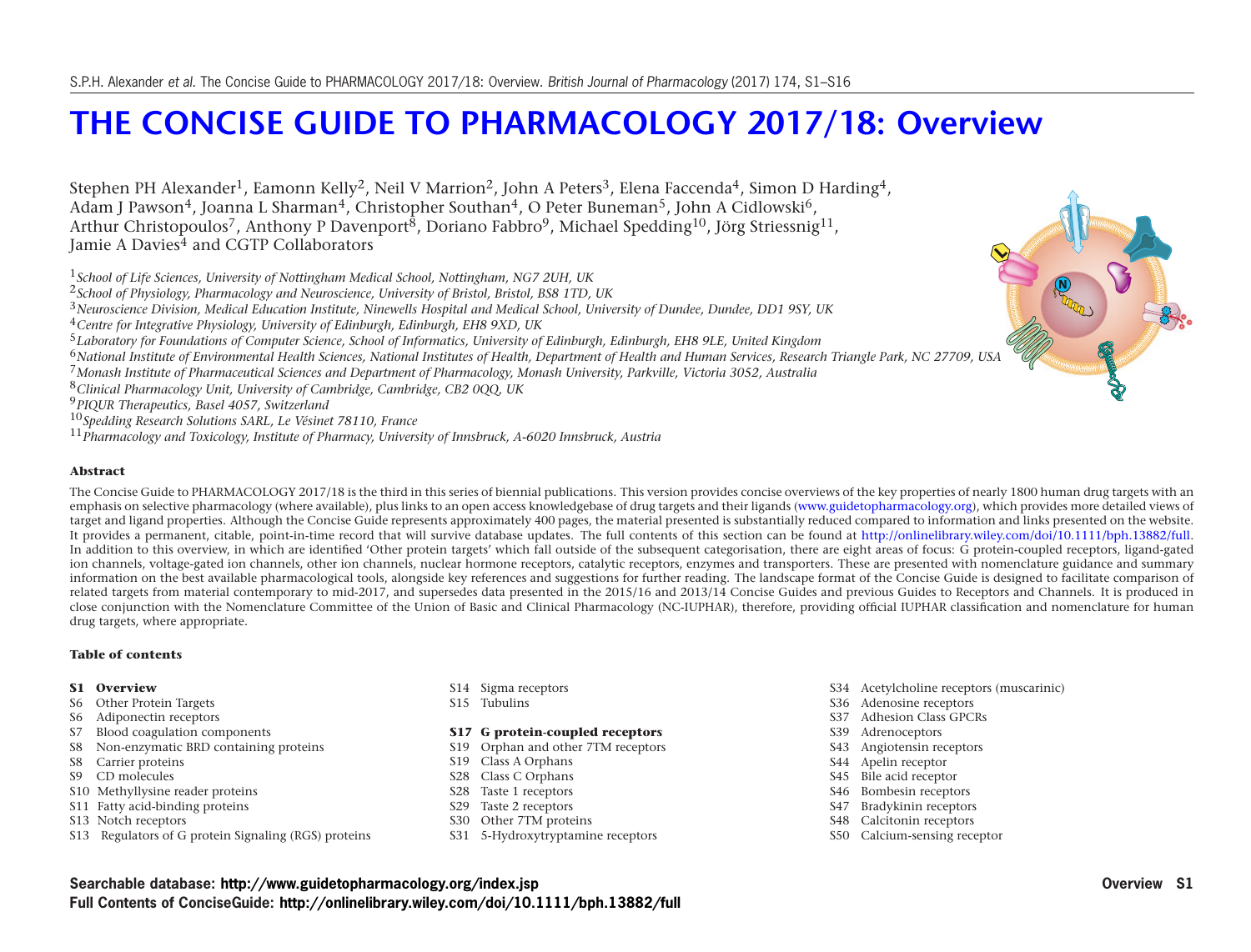- S51 Cannabinoid receptors
- S52 Chemerin receptor
- S53 Chemokine receptors
- S57 Cholecystokinin receptors
- S58 Class Frizzled GPCRs
- S59 Complement peptide receptors
- S60 Corticotropin-releasing factor receptors
- S61 Dopamine receptors
- S63 Endothelin receptors
- S64 G protein-coupled estrogen receptor
- S65 Formylpeptide receptors
- S66 Free fatty acid receptors
- S67 GABAR receptors
- S69 Galanin receptors
- S70 Ghrelin receptor
- S71 Glucagon receptor family
- S72 Glycoprotein hormone receptors
- S73 Gonadotrophin-releasing hormone receptors
- S75 GPR18, GPR55 and GPR119
- S76 Histamine receptors
- S77 Hydroxycarboxylic acid receptors
- S78 Kisspeptin receptor
- S79 Leukotriene receptors
- S81 Lysophospholipid (LPA) receptors
- S82 Lysophospholipid (S1P) receptors
- S83 Melanin-concentrating hormone receptors
- S84 Melanocortin receptors
- S85 Melatonin receptors
- S86 Metabotropic glutamate receptors
- S88 Motilin receptor
- S89 Neuromedin U receptors
- S90 Neuropeptide FF/neuropeptide AF receptors
- S91 Neuropeptide S receptor
- S92 Neuropeptide W/neuropeptide B receptors
- S93 Neuropeptide Y receptors
- S94 Neurotensin receptors
- S95 Opioid receptors
- S97 Orexin receptors
- S98 Oxoglutarate receptor
- S98 P2Y receptors
- S101 Parathyroid hormone receptors
- S101 Platelet-activating factor receptor
- S102 Prokineticin receptors
- S103 Prolactin-releasing peptide receptor
- S104 Prostanoid receptors
- S106 Proteinase-activated receptors
- S107 QRFP receptor
- S108 Relaxin family peptide receptors
- S110 Somatostatin receptors
- S111 Succinate receptor
- S111 Tachykinin receptors
- S113 Thyrotropin-releasing hormone receptors
- S113 Trace amine receptor
- S114 Urotensin receptor
- S115 Vasopressin and oxytocin receptors
- S117 VIP and PACAP receptors

#### **S130 Ligand-gated ion channels**

- S131 5-HT<sub>3</sub> receptors
- S133 Acid-sensing (proton-gated) ion channels (ASICs)
- S135 Epithelial sodium channels (ENaC)
- S137 GABAA receptors
- S142 Glycine receptors
- S145 Ionotropic glutamate receptors
- S150 IP<sub>3</sub> receptor
- S151 Nicotinic acetylcholine receptors
- S154 P2X receptors
- S156 ZAC

#### **S160 Voltage-gated ion channels**

- S161 CatSper and Two-Pore channels
- S163 Cyclic nucleotide-regulated channels
- S164 Potassium channels
- S165 Calcium- and sodium-activated potassium channels
- S166 Inwardly rectifying potassium channels
- S169 Two P domain potassium channels
- S171 Voltage-gated potassium channels
- S175 Ryanodine receptor
- S176 Transient Receptor Potential channels
- S186 Voltage-gated calcium channels
- S189 Voltage-gated proton channel
- S190 Voltage-gated sodium channels

#### **S195 Other ion channels**

- S196 Aquaporins
- S197 Chloride channels
- S197 ClC family
- S199 CFTR

**Full Contents of ConciseGuide: <http://onlinelibrary.wiley.com/doi/10.1111/bph.13882/full>**

- S200 Calcium activated chloride channel
- S201 Maxi chloride channel
- S202 Volume regulated chloride channels
- S204 Connexins and Pannexins
- S206 Sodium leak channel, non-selective

**Searchable database: <http://www.guidetopharmacology.org/index.jsp> Overview S2**

- **S208 Nuclear hormone receptors**
- S209 1A. Thyroid hormone receptors
- S210 1B. Retinoic acid receptors
- S210 1C. Peroxisome proliferator-activated receptors
- S211 1D. Rev-Erb receptors

S215 2B. Retinoid X receptors S216 2C. Testicular receptors S216 2E. Tailless-like receptors S217 2F. COUP-TF-like receptors S218 3B. Estrogen-related receptors

S220 0B. DAX-like receptors S221 Steroid hormone receptors S221 3A. Estrogen receptors S222 3C. 3-Ketosteroid receptors **S225 Catalytic receptors** S226 Cytokine receptor family S227 IL-2 receptor family S229 IL-3 receptor family S230 IL-6 receptor family S231 IL-12 receptor family S232 Prolactin receptor family S233 Interferon receptor family S234 IL-10 receptor family

S236 IL-17 receptor family S237 GDNF receptor family

S237 Integrins

family

receptor family

S252 Type VI RTKs: PTK7/CCK4

S253 Type VIII RTKs: ROR family

- S212 1F. Retinoic acid-related orphans
- S213 1H. Liver X receptor-like receptors
- S214 1I. Vitamin D receptor-like receptors
- S214 2A. Hepatocyte nuclear factor-4 receptors

S218 4A. Nerve growth factor IB-like receptors S219 5A. Fushi tarazu F1-like receptors S220 6A. Germ cell nuclear factor receptors

S235 Immunoglobulin-like family of IL-1 receptors

S247 Type I RTKs: ErbB (epidermal growth factor) receptor

S249 Type III RTKs: PDGFR, CSFR, Kit, FLT3 receptor family S250 Type IV RTKs: VEGF (vascular endothelial growth factor)

S252 Type VII RTKs: Neurotrophin receptor/Trk family

S251 Type V RTKs: FGF (fibroblast growth factor) receptor family

S241 Natriuretic peptide receptor family S242 Pattern recognition receptors S243 Toll-like receptor family S244 NOD-like receptor family S246 Receptor tyrosine kinases (RTKs)

S248 Type II RTKs: Insulin receptor family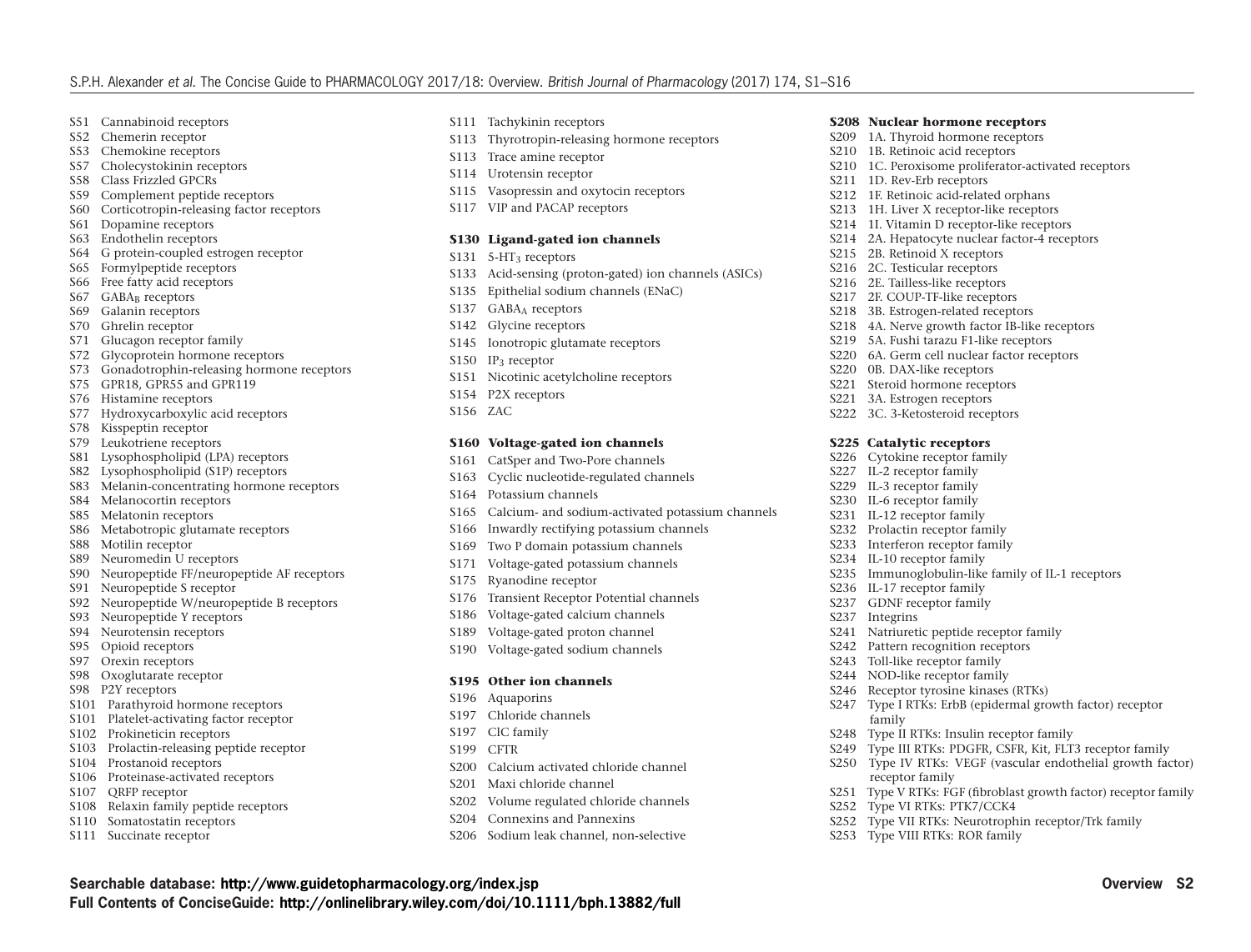- S254 Type IX RTKs: MuSK
- S254 Type X RTKs: HGF (hepatocyte growth factor) receptor family
- S255 Type XI RTKs: TAM (TYRO3-, AXL- and MER-TK) receptor family
- S255 Type XII RTKs: TIE family of angiopoietin receptors
- S256 Type XIII RTKs: Ephrin receptor family
- S257 Type XIV RTKs: RET
- S257 Type XV RTKs: RYK
- S258 Type XVI RTKs: DDR (collagen receptor) family
- S258 Type XVII RTKs: ROS receptors
- S259 Type XVIII RTKs: LMR family
- S259 Type XIX RTKs: Leukocyte tyrosine kinase (LTK) receptor family
- S260 Type XX RTKs: STYK1
- S260 Receptor serine/threonine kinase (RSTK) family
- S261 Type I receptor serine/threonine kinases
- S262 Type II receptor serine/threonine kinases
- S262 Type III receptor serine/threonine kinases
- S262 RSTK functional heteromers
- S264 Receptor tyrosine phosphatase (RTP) family
- S266 Tumour necrosis factor (TNF) receptor family

#### **S272 Enzymes**

- S275 Kinases (EC 2.7.x.x)
- S276 Rho kinase
- S276 Protein kinase C (PKC)
- S277 Alpha subfamily
- S277 Delta subfamily
- S278 Eta subfamily
- S278 FRAP subfamily
- S279 Cyclin-dependent kinase (CDK) family
- S279 CDK4 subfamily
- S279 GSK subfamily
- S280 Polo-like kinase (PLK) family
- S280 STE7 family
- S281 Abl family
- S281 Ack family
- S281 Janus kinase (JakA) family
- S282 Src family
- S283 Tec family
- S283 RAF family
- S284 Peptidases and proteinases
- S284 A1: Pepsin
- S284 A22: Presenilin
- S285 C14: Caspase
- S285 M1: Aminopeptidase N
- S285 M2: Angiotensin-converting (ACE and ACE2)
- S286 M10: Matrix metallopeptidase
- S286 M12: Astacin/Adamalysin
- S287 M28: Aminopeptidase Y
- S287 M19: Membrane dipeptidase<br>S288 S1: Chymotrypsin
- S1: Chymotrypsin
- S288 T1: Proteasome
- S289 S8: Subtilisin
- S289 S9: Prolyl oligopeptidase<br>S290 Acetylcholine turnover
- Acetylcholine turnover
- S291 Adenosine turnover
- S292 Amino acid hydroxylases<br>S293 L-Arginine turnover L-Arginine turnover
- 
- S294 2.1.1.- Protein arginine N-methyltransferases
- S294 Arginase
- Arginine: glycine amidinotransferase
- S295 Dimethylarginine dimethylaminohydrolases
- S295 Nitric oxide synthases
- S296 Carboxylases and decarboxylases
- S297 Carboxylases
- S298 Decarboxylases<br>S300 Catecholamine
- Catecholamine turnover
- S302 Ceramide turnover
- S303 Serine palmitoyltransferase
- S303 Ceramide synthase
- S304 Sphingolipid  $\Delta^4$ -desaturase
- S304 Sphingomyelin synthase<br>S305 Sphingomyelin phospho
- Sphingomyelin phosphodiesterase
- S305 Neutral sphingomyelinase coupling factors
- S306 Ceramide glucosyltransferase
- S306 Acid ceramidase
- S307 Neutral ceramidases
- S307 Alkaline ceramidases
- S308 Ceramide kinase
- S309 Chromatin modifying enzymes
- S309 2.1.1.- Protein arginine N-methyltransferases
- S310 3.5.1.- Histone deacetylases (HDACs)
- S310 Cyclic nucleotide turnover/signalling
- S310 Adenylyl cyclases (ACs)
- S312 Exchange protein activated by cyclic AMP (EPACs)
- S312 Nitric oxide (NO)-sensitive (soluble) guanylyl cyclase
- S313 Phosphodiesterases, 3',5'-cyclic nucleotide (PDEs)
- S317 Cytochrome P450
- S317 CYP1 family
- S318 CYP2 family
- S318 CYP3 family

**Full Contents of ConciseGuide: <http://onlinelibrary.wiley.com/doi/10.1111/bph.13882/full>**

- S319 CYP4 family
- S320 CYP5, CYP7 and CYP8 families
- S320 CYP11, CYP17, CYP19, CYP20 and CYP21 families

**Searchable database: <http://www.guidetopharmacology.org/index.jsp> Overview S3**

- S321 CYP24, CYP26 and CYP27 families
- S322 CYP39, CYP46 and CYP51 families
- S323 Endocannabinoid turnover
- S323 *N*-Acylethanolamine turnover

S324 2-Acylglycerol ester turnover

S331 Glycerophospholipid turnover

Leukotriene and lipoxin metabolism

S331 Phosphoinositide-specific phospholipase C

S336 1-phosphatidylinositol 4-kinase family

S337 Phosphatidylinositol 3-kinase family

S334 Phosphatidylcholine-specific phospholipase D<br>S335 Lipid phosphate phosphatases Lipid phosphate phosphatases S335 Phosphatidylinositol kinases

S336 Phosphatidylinositol-4-phosphate 3-kinase family

S338 1-phosphatidylinositol-3-phosphate 5-kinase family<br>S338 Type I PIP kinases (1-phosphatidylinositol-4-phosph Type I PIP kinases (1-phosphatidylinositol-4-phosphate

S339 Type II PIP kinases (1-phosphatidylinositol-5-phosphate

Phosphatidylinositol-4,5-bisphosphate 3-kinase family

S326 Prostaglandin synthases<br>S327 Linoxygenases S327 Lipoxygenases<br>S328 Leukotriene an

- 
- S325 Eicosanoid turnover<br>S325 Cyclooxygenase S325 Cyclooxygenase<br>S326 Prostaglandin sv

S329 GABA turnover

S332 Phospholipase A2<br>S334 Phosphatidylcholi

5-kinase family)

4-kinase family) S339 Haem oxygenase<br>S340 Hydrogen sulphiq

Hydrolases

S354 RAS subfamily

**S360 Transporters**

S362 ABCA subfamily S363 ABCB subfamily

S340 Hydrogen sulphide synthesis<br>S341 Hydrolases

S342 Inositol phosphate turnover S342 Inositol 1,4,5-trisphosphate 3-kinases S343 Inositol polyphosphate phosphatases

S343 Inositol monophosphatase S344 Lanosterol biosynthesis pathway<br>S346 Nucleoside synthesis and metabo

Nucleoside synthesis and metabolism

S347 Sphingosine 1-phosphate turnover<br>S348 Sphingosine kinase Sphingosine kinase

S355 4.2.1.1 Carbonate dehydratases S355 5.99.1.2 DNA Topoisomerases

S362 ATP-binding cassette transporter family

S348 Sphingosine 1-phosphate phosphatase S349 Sphingosine 1-phosphate lyase S349 Thyroid hormone turnover S350 1.14.11.29 2-oxoglutarate oxygenases S351 1.14.13.9 kynurenine 3-monooxygenase S352 2.4.2.30 poly(ADP-ribose)polymerases S352 2.5.1.58 Protein farnesyltransferase S353 3.5.1.- Histone deacetylases (HDACs) S354 3.5.3.15 Peptidyl arginine deiminases (PADI)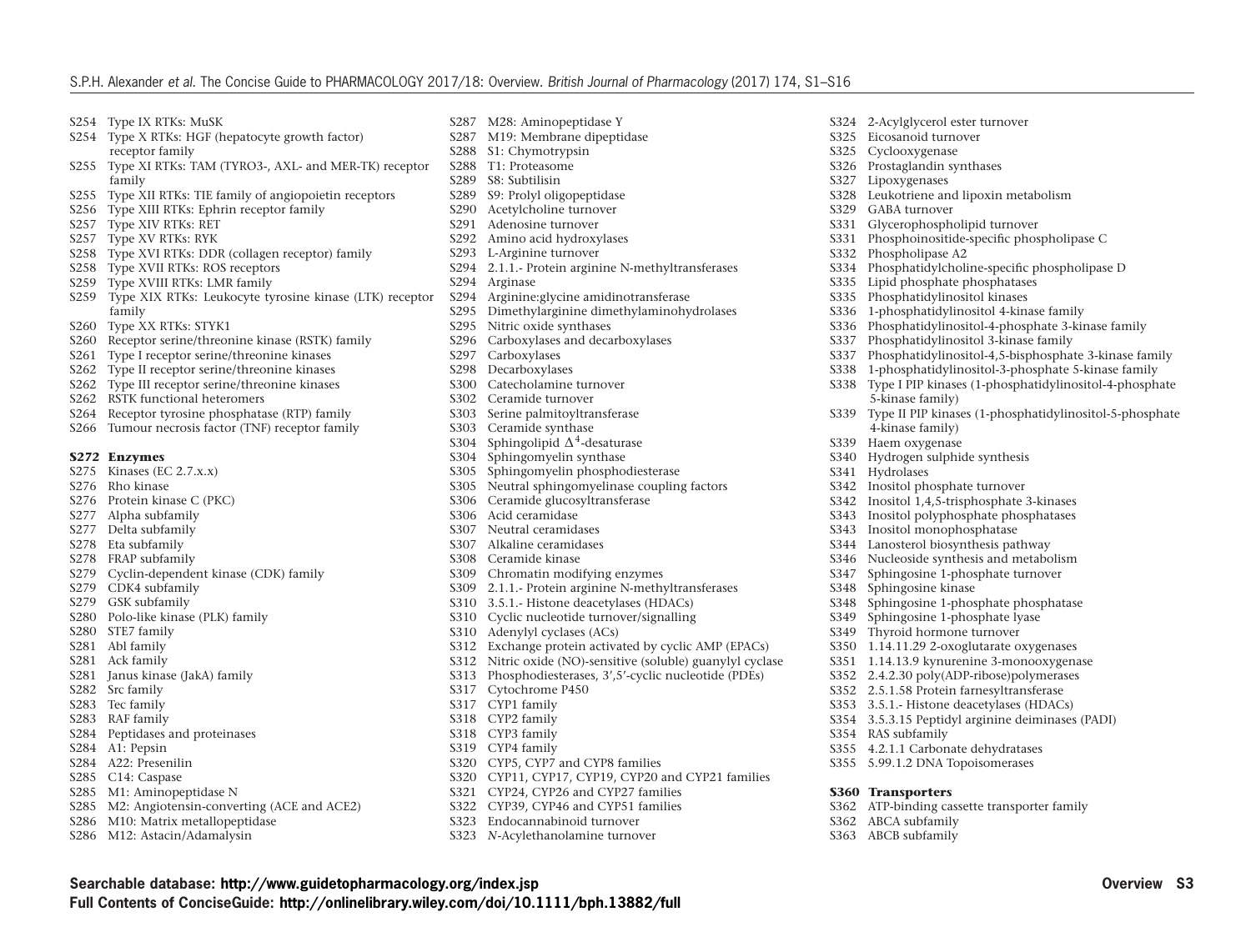- S365 ABCC subfamily
- S366 ABCD subfamily of peroxisomal ABC transporters<br>S367 ABCG subfamily
- ABCG subfamily
- S368 F-type and V-type ATPases
- S368 F-type ATPase
- S368 V-type ATPase
- S369 P-type ATPases
- S369  $Na^+/K^+$ -ATPases
- S369  $Ca<sup>2+</sup>-ATPases$
- $S370$  H<sup>+</sup>/K<sup>+</sup>-ATPases
- S370 Cu<sup>+</sup>-ATPases
- S370 Phospholipid-transporting ATPases
- S371 Major facilitator superfamily (MFS) of transporters
- S371 SLC superfamily of solute carriers
- S372 SLC1 family of amino acid transporters
- S372 Glutamate transporter subfamily
- S374 Alanine/serine/cysteine transporter subfamily
- S375 SLC2 family of hexose and sugar alcohol
- S375 Class I transporters
- S376 Class II transporters
- S377 Proton-coupled inositol transporter
- S377 SLC3 and SLC7 families of heteromeric amino acid transporters (HATs)
- S377 SLC3 family
- S378 SLC7 family
- S379 SLC4 family of bicarbonate transporters
- S380 Anion exchangers
- S380 Sodium-dependent HCO− <sup>3</sup> transporters
- S381 SLC5 family of sodium-dependent glucose transporters
- S381 Hexose transporter family
- S382 Choline transporter
- S383 Sodium iodide symporter, sodium-dependent multivitamin transporter and sodium-coupled monocarboxylate transporters

**Full Contents of ConciseGuide: <http://onlinelibrary.wiley.com/doi/10.1111/bph.13882/full>**

- S384 Sodium *myo*-inositol cotransporter transporters
- S385 SLC6 neurotransmitter transporter family
- S385 Monoamine transporter subfamily
- S386 GABA transporter subfamily
- S387 Glycine transporter subfamily
- S389 Neutral amino acid transporter subfamily
- S390 SLC8 family of sodium/calcium exchangers
- S390 SLC9 family of sodium/hydrogen exchangers
- S391 SLC10 family of sodium-bile acid co-transporters
- S392 SLC11 family of proton-coupled metal ion transporters
- S393 SLC12 family of cation-coupled chloride transporters
- S395 SLC13 family of sodium-dependent sulphate/carboxylate transporters
- S395 SLC14 family of facilitative urea transporters
- S396 SLC15 family of peptide transporters
- S398 SLC16 family of monocarboxylate transporters
- S399 SLC17 phosphate and organic anion transporter family
- S399 Type I sodium-phosphate co-transporters
- S400 Sialic acid transporter
- S400 Vesicular glutamate transporters (VGLUTs)
- S401 Vesicular nucleotide transporter
- S401 SLC18 family of vesicular amine transporters
- S403 SLC19 family of vitamin transporters
- S403 SLC20 family of sodium-dependent phosphate transporters
- S404 SLC22 family of organic cation and anion transporters
- S404 Organic cation transporters (OCT)
- S405 Organic zwitterions/cation transporters (OCTN)
- S406 Organic anion transporters (OATs)
- S407 Urate transporter
- S407 SLC23 family of ascorbic acid transporters
- S409 SLC24 family of sodium/potassium/calcium exchangers
- S409 SLC25 family of mitochondrial transporters
- S410 Mitochondrial di- and tri-carboxylic acid transporter subfamily
- S411 Mitochondrial amino acid transporter subfamily
- S412 Mitochondrial phosphate transporters
- S412 Mitochondrial nucleotide transporter subfamily
- S413 Mitochondrial uncoupling proteins
- S414 Miscellaneous SLC25 mitochondrial transporters

**Searchable database: <http://www.guidetopharmacology.org/index.jsp> Overview S4**

- S414 SLC26 family of anion exchangers
- S415 Selective sulphate transporters
- S415 Chloride/bicarbonate exchangers
- S416 Anion channels
- S416 Other SLC26 anion exchangers
- S417 SLC27 family of fatty acid transporters
- S418 SLC28 and SLC29 families of nucleoside transporters
- S418 SLC28 family
- S419 SLC29 family
- S420 SLC30 zinc transporter family
- S421 SLC31 family of copper transporters
- S422 SLC32 vesicular inhibitory amino acid transporter
- S422 SLC33 acetylCoA transporter
- S423 SLC34 family of sodium phosphate co-transporters
- S424 SLC35 family of nucleotide sugar transporters
- S425 SLC36 family of proton-coupled amino acid transporters
- S426 SLC37 family of phosphosugar/phosphate exchangers
- S427 SLC38 family of sodium-dependent neutral amino acid transporters
- S427 System A-like transporters
- S428 System N-like transporters
- S428 Orphan SLC38 transporters
- S429 SLC39 family of metal ion transporters
- S430 SLC40 iron transporter
- S430 SLC41 family of divalent cation transporters
- S431 SLC42 family of Rhesus glycoprotein ammonium transporters

S436 SLC49 family of FLVCR-related heme transporters

S438 SLC51 family of steroid-derived molecule transporters

S439 SLCO family of organic anion transporting polypeptides

- S432 SLC43 family of large neutral amino acid transporters
- S433 SLC44 choline transporter-like family

S438 SLC52 family of riboflavin transporters

- S433 SLC45 family of putative sugar transporters
- S434 SLC46 family of folate transporters
- S435 SLC47 family of multidrug and toxin extrusion transporters
- S436 SLC48 heme transporter

S437 SLC50 sugar transporter

S442 Patched family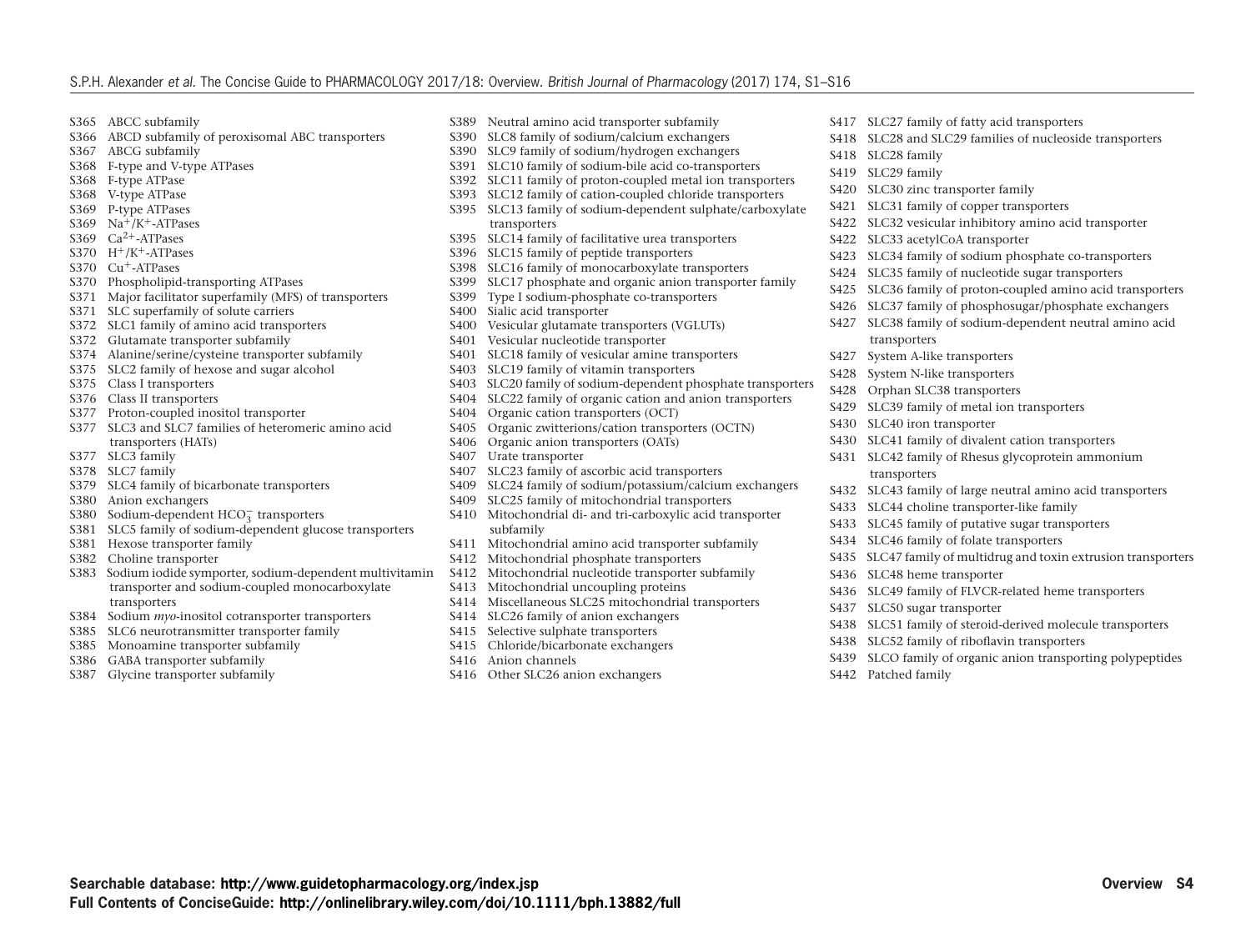#### **Introduction**

In order to allow clarity and consistency in pharmacology, there is a need for a comprehensive organisation and presentation of the targets of drugs. This is the philosophy of the IUPHAR/BPS Guide to PHARMACOLOGY presented on the online free access database [\(http://www.guidetopharmacology.org/\)](http://www.guidetopharmacology.org/). This database is supported by the British Pharmacological Society (BPS), the International Union of Basic and Clinical Pharmacology (IUPHAR), the University of Edinburgh and previously the Wellcome Trust. Data included in the Guide to PHARMACOLOGY are derived in large part from interactions with the subcommittees of the Nomenclature Committee of the International Union of Basic and Clinical Pharmacology (NC-IUPHAR). A major influence on the development of the database was Tony Harmar (1951-2014), who worked with a passion to establish the curators as a team of highly informed and informative individuals, with a focus on high-quality data input, ensuring a suitably validated dataset. The Editors of the Concise Guide have compiled the individual records, in concert with the team of Curators, drawing on the expert knowledge of these latter subcommittees. The tables allow an indication of the status of the nomenclature for the group of targets listed, usually previously published in Pharmacological Reviews. In the absence of an established subcommittee, advice from several prominent, independent experts has generally been obtained to

produce an authoritative consensus on nomenclature, which attempts to fit in within the general guidelines from NC-IUPHAR. This current edition, the Concise Guide to PHARMACOLOGY 2017/18, is the latest snapshot of the database in print form, following on from the Concise Guide to PHARMACOLOGY 2015/16. It contains data drawn from the online database as a rapid overview of the major pharmacological targets. Thus, there are many fewer targets presented in the Concise Guide compared to the online database. The priority for inclusion in the Concise Guide is the presence of quantitative pharmacological data. This means that often orphan family members are not presented in the Concise Guide, although structural information is available on the online database. The organisation of the data is tabular (where appropriate) with a standardised format, where possible on a single page, intended to aid understanding of, and comparison within, a particular target group. The Concise Guide is intended as an initial resource, with links to additional reviews and resources for greater depth and information. Pharmacological and structural data focus primarily on human gene products, wherever possible, with links to HGNC gene nomenclature and UniProt IDs. In a few cases, where data from human proteins are limited, data from other species are indicated. Pharmacological tools listed are prioritised on the basis of selectivity and availability. That is, agents (agonists,

antagonists, inhibitors, activators, etc.) are included where they are both available (by donation or from commercial sources, now or in the near future) AND the most selective. The Concise Guide is divided into nine sections, which comprise pharmacological targets of similar structure/function. These are G protein-coupled receptors, ligand-gated ion channels, voltage-gated ion channels, other ion channels, catalytic receptors, nuclear hormone receptors, enzymes, transporters and other protein targets. We hope that the Concise Guide will provide for researchers, teachers and students a state-of-the art source of accurate, curated information on the background to their work that they will use in the Introductions to their Research Papers or Reviews, or in supporting their teaching and studies. We recommend that any citations to information in the Concise Guide are presented in the following format:

Alexander SPH *et al.* (2017). The Concise Guide to PHARMACOL-OGY 2017/18: Overview. Br J Pharmacol 174: S1–S16.

In this overview are listed protein targets of pharmacological interest, which are not G protein-coupled receptors, ligand-gated ion channels, voltage-gated ion channels, ion channels, nuclear hormone receptors, catalytic receptors, transporters or enzymes.

#### **Acknowledgements**

We are extremely grateful to the British Pharmacological Society and the International Union of Basic and Clinical Pharmacology, for financial support of the website and for advice from the NC-IUPHAR subcommittees. We thank the University of Edinburgh, who host the <www.guidetopharmacology.org> website. Previously, the International Union of Basic and Clinical Pharmacology and the Wellcome Trust (099156/Z/12/Z]) also supported the initiation and expansion of the database. We are also tremendously grateful to the long list of collaborators from NC-IUPHAR subcommittees and beyond, who have assisted in the construction of the Concise Guide to PHARMACOLOGY 2017/18 and the online database [www.GuideToPHARMACOLOGY.org.](www.GuideToPHARMACOLOGY.org) Further, we wish to thank Toni Wigglesworth for her assistance in the co-ordination of correspondence with these collaborators.

#### **Conflict of interest**

The authors state that there are no conflicts of interest to disclose.

-c 2017 The Authors. British Journal of Pharmacology published by John Wiley & Sons Ltd on behalf of British Pharmacological Society. This is an open access article under the terms of the Creative Commons Attribution License, which permits use, distribution and reproduction in any medium, provided the original work is properly cited.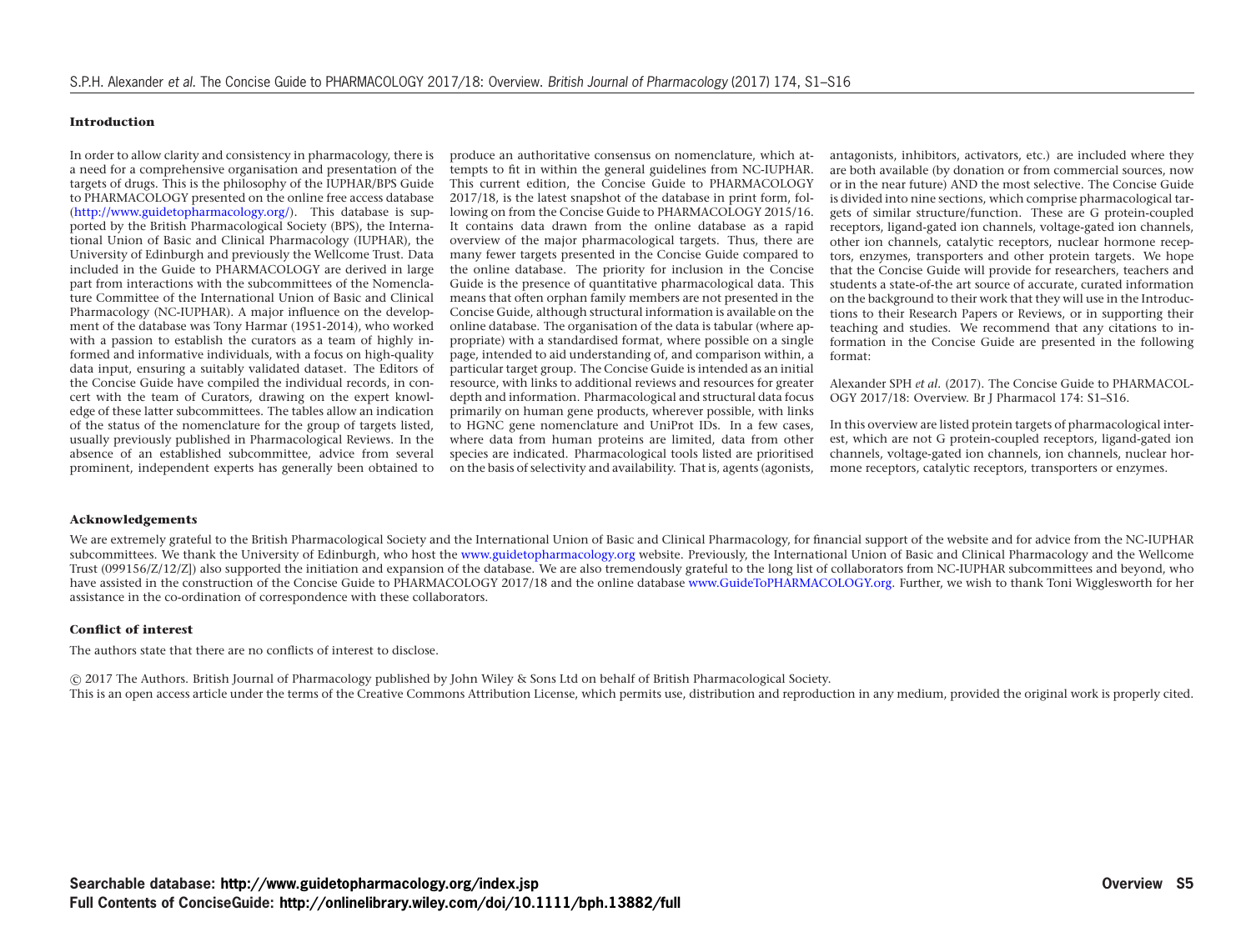# **[Other Protein Targets](http://www.guidetopharmacology.org/GRAC/FamilyDisplayForward?familyId=864)**

#### **Family structure**

| S <sub>6</sub>               | Adiponectin receptors                            |                          | Heat shock proteins                            |                          | <b>Pentaxins</b>                        |
|------------------------------|--------------------------------------------------|--------------------------|------------------------------------------------|--------------------------|-----------------------------------------|
|                              | B-cell lymphoma 2 (Bcl-2) protein family         | $\overline{\phantom{0}}$ | Immunoglobulins                                |                          | Serum pentaxins                         |
| S7                           | <b>Blood coagulation components</b>              | $\overline{\phantom{0}}$ | Inhibitors of apoptosis (IAP) protein family   | <b>S13</b>               | Regulators of G protein Signaling (RGS) |
|                              | Bromodomain-containing proteins                  |                          | Kelch-like proteins                            | <b>S14</b>               | R4 family                               |
| S7                           | Non-enzymatic BRD containing proteins            | -                        | <b>Kinesins</b>                                | $\overline{\phantom{a}}$ | Repulsive guidance molecules            |
| -S8                          | Carrier proteins                                 | -                        | Leucine-rich repeat proteins                   | $\overline{\phantom{a}}$ | Reticulons and associated proteins      |
| S <sub>9</sub>               | CD molecules                                     |                          | Lymphocyte antigens                            | $\overline{\phantom{m}}$ | Ribosomal factors                       |
| $\qquad \qquad \blacksquare$ | Chromatin-interacting transcriptional repressors | $\overline{\phantom{0}}$ | Mitochondrial-associated proteins              | <b>S14</b>               | Sigma receptors                         |
| <b>S10</b>                   | Methyllysine reader proteins                     | $\overline{\phantom{0}}$ | <b>Myosin binding proteins</b>                 | <b>S15</b>               | <b>Tubulins</b>                         |
| $\qquad \qquad \blacksquare$ | Circadian clock proteins                         | $\overline{\phantom{a}}$ | Non-catalytic pattern recognition receptors    | $\qquad \qquad -$        | Tumour-associated proteins              |
| $\hspace{0.05cm}$            | <b>Claudins</b>                                  |                          | Absent in melanoma (AIM)-like receptors (ALRs) | $\overline{\phantom{m}}$ | WD repeat-containing proteins           |
| $\qquad \qquad \blacksquare$ | EF-hand domain containing                        |                          | C-type lectin-like receptors (CLRs)            |                          |                                         |
| <b>S11</b>                   | Fatty acid-binding proteins                      |                          | Other pattern recognition receptors            |                          |                                         |

<span id="page-5-1"></span><span id="page-5-0"></span>[S11](#page-10-0) [Fatty acid-binding proteins](#page-10-1) – [G-alpha family G\(q\) subfamily](http://www.guidetopharmacology.org/GRAC/FamilyDisplayForward?familyId=935)

|                 | Non-catalytic pattern recognition recep |
|-----------------|-----------------------------------------|
|                 | Absent in melanoma (AIM)-like reco      |
|                 | C-type lectin-like receptors (CLRs)     |
|                 | Other pattern recognition receptors     |
| S <sub>12</sub> | Notch receptors                         |
|                 |                                         |
|                 |                                         |
|                 |                                         |

proteins

### **[Adiponectin receptors](http://www.guidetopharmacology.org/GRAC/FamilyDisplayForward?familyId=106)**

[Other protein targets](http://www.guidetopharmacology.org/GRAC/FamilyDisplayForward?familyId=864)  $\rightarrow$  [Adiponectin receptors](#page-5-1)

**Overview**: Adiponectin receptors (**provisional nomenclature**, [ENSFM00500000270960\)](http://www.ensembl.org/Homo_sapiens/Gene/Family/Genes?family=ENSFM00500000270960) respond to the 30 kDa complement-related protein hormone adiponectin (also known as *[ADIPOQ](http://www.genenames.org/data/hgnc_data.php?hgnc_id=13633)*: adipocyte, C1q and collagen domain-containing protein; ACRP30, adipose most abundant gene transcript 1; apM-1; gelatin-binding protein: [Q15848\)](http://www.uniprot.org/uniprot/Q15848) originally cloned from adipocytes [\[49\]](http://www.ncbi.nlm.nih.gov/pubmed/8619847?dopt=AbstractPlus). Although sequence data suggest 7TM domains, immunological evidence indicates that, contrary to typical 7TM topology, the carboxyl terminus is extracellular, while the amino terminus is intracellular [\[90\]](http://www.ncbi.nlm.nih.gov/pubmed/16530045?dopt=AbstractPlus). Signalling through these receptors appears to avoid G proteins; modelling based on the crystal structures of the adiponectin receptors suggested ceramidase acivity, which would make these the first in a new family of catalytic receptors [\[93\]](http://www.ncbi.nlm.nih.gov/pubmed/25855295?dopt=AbstractPlus).

| Nomenclature          | Adipo1 receptor                                                      | Adipo2 receptor                                                      |
|-----------------------|----------------------------------------------------------------------|----------------------------------------------------------------------|
| HGNC, UniProt         | ADIPOR1, Q96A54                                                      | <b>ADIPOR2, Q86V24</b>                                               |
| Rank order of potency | globular adiponectin (ADIPOQ, Q15848) > adiponectin (ADIPOQ, Q15848) | globular adiponectin (ADIPOQ, Q15848) = adiponectin (ADIPOQ, Q15848) |
|                       |                                                                      |                                                                      |

**Comments**: T-Cadherin (*[CDH13](http://www.genenames.org/data/hgnc_data.php?hgnc_id=1753)*, [P55290\)](http://www.uniprot.org/uniprot/P55290) has also been suggested to be a receptor for (hexameric) adiponectin [\[33\]](http://www.ncbi.nlm.nih.gov/pubmed/15210937?dopt=AbstractPlus).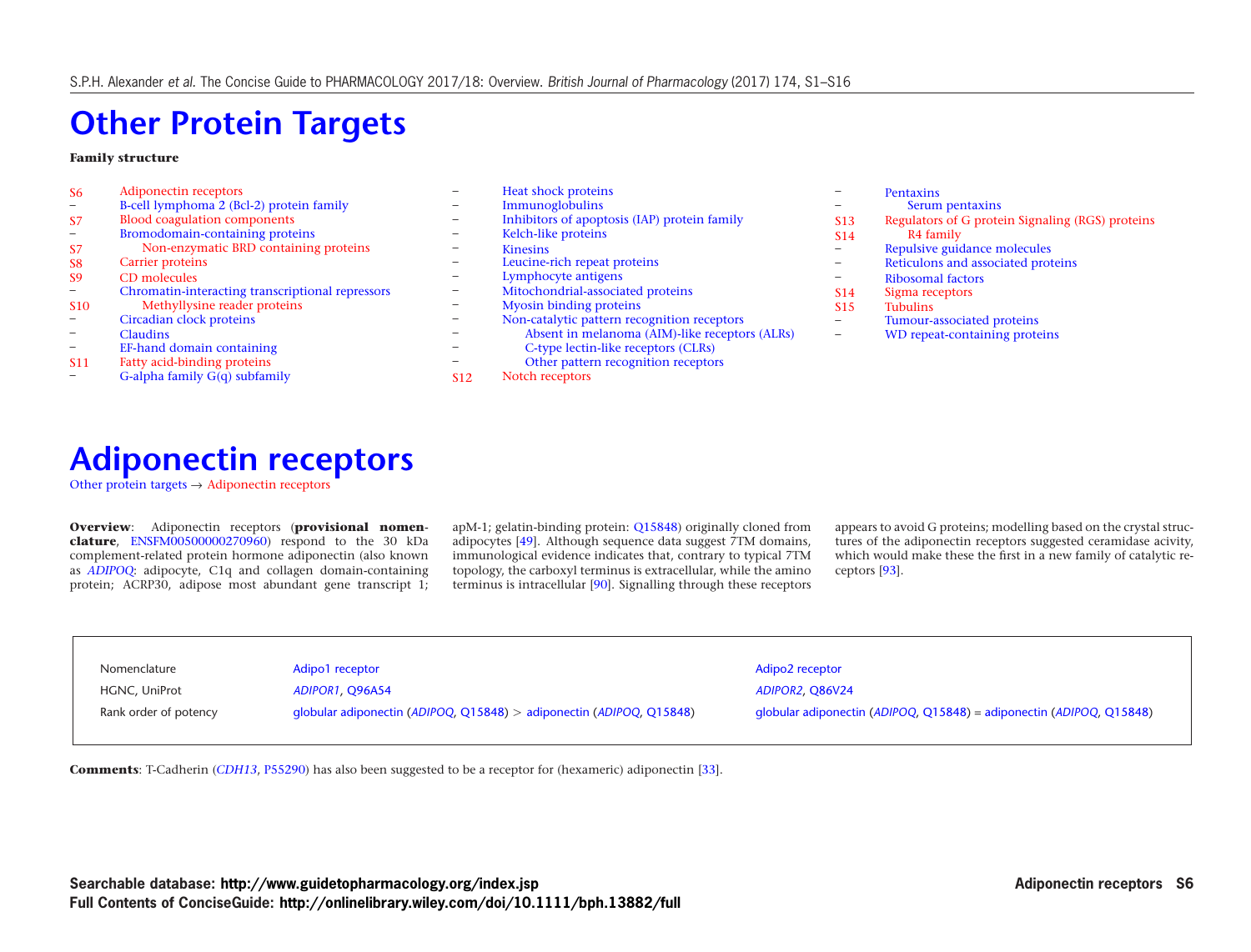#### **Further reading on Adiponectin receptors**

Fisman EZ *et al*. (2014) Adiponectin: a manifold therapeutic target for metabolic syndrome, diabetes, and coronary disease? *Cardiovasc Diabetol* **13**: 103 [\[PMID:24957699\]](https://www.ncbi.nlm.nih.gov/pubmed/24957699)

Matsuda M *et al*. (2014) Roles of adiponectin and oxidative stress in obesity-associated metabolic and cardiovascular diseases. *Rev Endocr Metab Disord* **15**: 1-10 [\[PMID:24026768\]](https://www.ncbi.nlm.nih.gov/pubmed/24026768)

<span id="page-6-1"></span><span id="page-6-0"></span>Ruan H *et al*. (2016) Adiponectin signaling and function in insulin target tissues. *J Mol Cell Biol* **8**: 101-9 [\[PMID:26993044\]](https://www.ncbi.nlm.nih.gov/pubmed/26993044)

Wang Y *et al*. (2017) Cardiovascular Adiponectin Resistance: The Critical Role of Adiponectin Receptor Modification. *Trends Endocrinol Metab* **28**: 519-530 [\[PMID:28473178\]](https://www.ncbi.nlm.nih.gov/pubmed/28473178)

Zhao L *et al*. (2014) Adiponectin and insulin cross talk: the microvascular connection. *Trends Cardiovasc Med* **24**: 319-24 [\[PMID:25220977\]](https://www.ncbi.nlm.nih.gov/pubmed/25220977)

## **[Blood coagulation components](http://www.guidetopharmacology.org/GRAC/FamilyDisplayForward?familyId=853)**

[Other protein targets](http://www.guidetopharmacology.org/GRAC/FamilyDisplayForward?familyId=864)  $\rightarrow$  [Blood coagulation components](#page-6-1)

**Overview**: Coagulation as a process is interpreted as a mechanism for reducing excessive blood loss through the generation of a gel-like clot local to the site of injury. The process involves the activation, adhesion (see [Integrins\)](http://www.guidetopharmacology.org/GRAC/FamilyDisplayForward?familyId=760), degranulation and aggregation of platelets, as well as proteins circulating in the plasma. The coagulation cascade involves multiple proteins being converted to more active forms from less active precursors, typically through proteolysis (see [Proteases\)](http://www.guidetopharmacology.org/GRAC/FamilyDisplayForward?familyId=759&familyType=ENZYME). Listed here are the components of the coagulation cascade targetted by agents in current clinical usage.

| Nomenclature         | coagulation factor V      | coagulation factor VIII   | serpin family C member 1                                                                                                                               |
|----------------------|---------------------------|---------------------------|--------------------------------------------------------------------------------------------------------------------------------------------------------|
| HGNC, UniProt        | F5. P12259                | F8. P00451                | SERPINC1, P01008                                                                                                                                       |
| Selective activators | $\overline{\phantom{m}}$  |                           | heparin (pK <sub>d</sub> 7.8) [26], fondaparinux (pK <sub>d</sub> 7.5) [62], dalteparin [32], danaparoid<br>[16, 56], enoxaparin [19], tinzaparin [20] |
| Selective inhibitors | drotrecogin alfa [36, 37] | drotrecogin alfa [36, 37] | $\hspace{1.0cm} \bar{}$                                                                                                                                |
|                      |                           |                           |                                                                                                                                                        |

#### **Further reading on Blood coagulation components**

Astermark J. (2015) FVIII inhibitors: pathogenesis and avoidance. *Blood* **125**: 2045-51 [\[PMID:25712994\]](http://www.ncbi.nlm.nih.gov/pubmed/25712994?dopt=AbstractPlus)

<span id="page-6-3"></span><span id="page-6-2"></span>Girolami A *et al*. (2017) New clotting disorders that cast new light on blood coagulation and may play a role in clinical practice. *J Thromb Thrombolysis* **44**: 71-75 [\[PMID:28251495\]](https://www.ncbi.nlm.nih.gov/pubmed/28251495)

Rana K *et al*. (2016) Blood flow and mass transfer regulation of coagulation. *Blood Rev* **30**: 357-68 [\[PMID:27133256\]](https://www.ncbi.nlm.nih.gov/pubmed/27133256)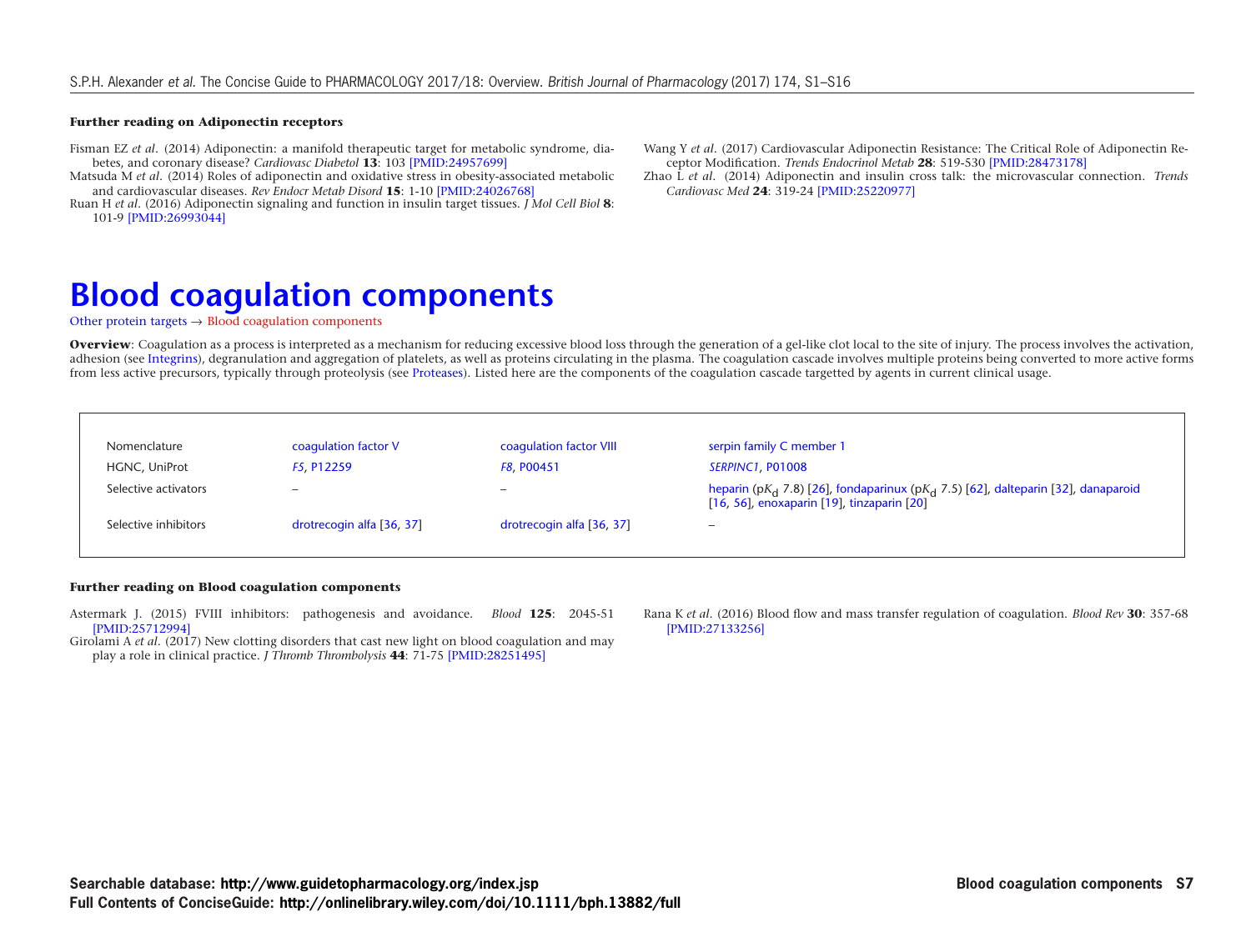# **[Non-enzymatic BRD containing proteins](http://www.guidetopharmacology.org/GRAC/FamilyDisplayForward?familyId=867)**

[Other protein targets](http://www.guidetopharmacology.org/GRAC/FamilyDisplayForward?familyId=864) → [Bromodomain-containing proteins](http://www.guidetopharmacology.org/GRAC/FamilyDisplayForward?familyId=866) → [Non-enzymatic BRD containing proteins](#page-6-3)

**Overview**: Bromodomains bind proteins with acetylated lysine residues, such as histones, to regulate gene transcription. Listed herein are examples of bromodomain-containing proteins for which sufficient pharmacology exists.

| Nomenclature         | bromodomain adjacent<br>to zinc finger domain 2A | bromodomain adjacent<br>to zinc finger domain 2B | <b>CREB</b> binding protein | polybromo 1                    | SWI/SNF related, matrix associated,<br>actin dependent regulator of<br>chromatin, subfamily a, member 4 |
|----------------------|--------------------------------------------------|--------------------------------------------------|-----------------------------|--------------------------------|---------------------------------------------------------------------------------------------------------|
| HGNC, UniProt        | BAZ2A, Q9UIF9                                    | BAZ2B, Q9UIF8                                    | <b>CREBBP, Q92793</b>       | <b>PBRM1, Q86U86</b>           | <b>SMARCA4, P51532</b>                                                                                  |
| Selective inhibitors | GSK2801 (p $K_d$ 6.6) [73]                       | GSK2801 (p $K_d$ 6.9) [73]                       | I-CBP112 ( $pK_d$ 6.8) [72] | PFI-3 (p $K_{\rm d}$ 7.3) [79] | PFI-3 (p $K_{\rm d}$ 7.1) [79]                                                                          |

#### **Further reading on Non-enzymatic BRD containing proteins**

Brand M *et al*. (2015) Small molecule inhibitors of bromodomain-acetyl-lysine interactions. *ACS Chem. Biol.* **10**: 22-39 [\[PMID:25549280\]](http://www.ncbi.nlm.nih.gov/pubmed/25549280?dopt=AbstractPlus)

Fujisawa T *et al*. (2017) Functions of bromodomain-containing proteins and their roles in homeostasis and cancer *Nat Rev Mol Cell Biol* **18**: 246-262 [\[PMID:28053347\]](http://www.ncbi.nlm.nih.gov/pubmed/28053347?dopt=AbstractPlus)

Nicholas DA *et al*. (2017) BET bromodomain proteins and epigenetic regulation of inflammation: implications for type 2 diabetes and breast cancer. *Cell Mol Life Sci* **74**: 231-243 [\[PMID:27491296\]](http://www.ncbi.nlm.nih.gov/pubmed/27491296?dopt=AbstractPlus)

Theodoulou NH *et al*. (2016) Clinical progress and pharmacology of small molecule bromodomain inhibitors. *Curr Opin Chem Biol* **33**: 58-66 [\[PMID:27295577\]](http://www.ncbi.nlm.nih.gov/pubmed/27295577?dopt=AbstractPlus)

Theodoulou NH *et al*. (2016) Progress in the Development of non-BET Bromodomain Chemical Probes. *ChemMedChem* **11**: 477-87 [\[PMID:26749027\]](http://www.ncbi.nlm.nih.gov/pubmed/26749027?dopt=AbstractPlus)

## <span id="page-7-1"></span><span id="page-7-0"></span>**[Carrier proteins](http://www.guidetopharmacology.org/GRAC/FamilyDisplayForward?familyId=911)**

[Other protein targets](http://www.guidetopharmacology.org/GRAC/FamilyDisplayForward?familyId=864)  $\rightarrow$  [Carrier proteins](#page-7-1)

**Overview**: Transthyretin (TTR) is a homo-tetrameric protein which transports thyroxine in the plasma and cerebrospinal fluid and retinol (vitamin A) in the plasma. Many disease causing mutations in the protein have been reported, many of which cause complex dissociation and protein mis-assembly and deposition of toxic aggregates amyloid fibril formation [\[63\]](http://www.ncbi.nlm.nih.gov/pubmed/23716704?dopt=AbstractPlus). These

amyloidogenic mutants are linked to the development of pathological amyloidoses, including familial amyloid polyneuropathy (FAP) [\[4,](http://www.ncbi.nlm.nih.gov/pubmed/12978172?dopt=AbstractPlus) [14\]](http://www.ncbi.nlm.nih.gov/pubmed/8894411?dopt=AbstractPlus), familial amyloid cardiomyopathy (FAC) [\[34\]](http://www.ncbi.nlm.nih.gov/pubmed/9017939?dopt=AbstractPlus), amy-loidotic vitreous opacities, carpal tunnel syndrome [\[54\]](http://www.ncbi.nlm.nih.gov/pubmed/10403814?dopt=AbstractPlus) and others. In old age, non-mutated TTR can also form pathological amyloid fibrils [\[88\]](http://www.ncbi.nlm.nih.gov/pubmed/7016817?dopt=AbstractPlus). Pharmacological intervention to reduce or

prevent TTR dissociation is being pursued as a theapeutic strategy. To date one small molecule kinetic stabilising molecule [\(tafamidis\)](http://www.guidetopharmacology.org/GRAC/LigandDisplayForward?ligandId=8378) has been approved for FAP, and is being evaluated in clinical trials for other TTR amyloidoses.

| Nomenclature       | transthyretin      |
|--------------------|--------------------|
| HGNC, UniProt      | <b>TTR, PO2766</b> |
| Common abreviation | <b>TTR</b>         |
|                    |                    |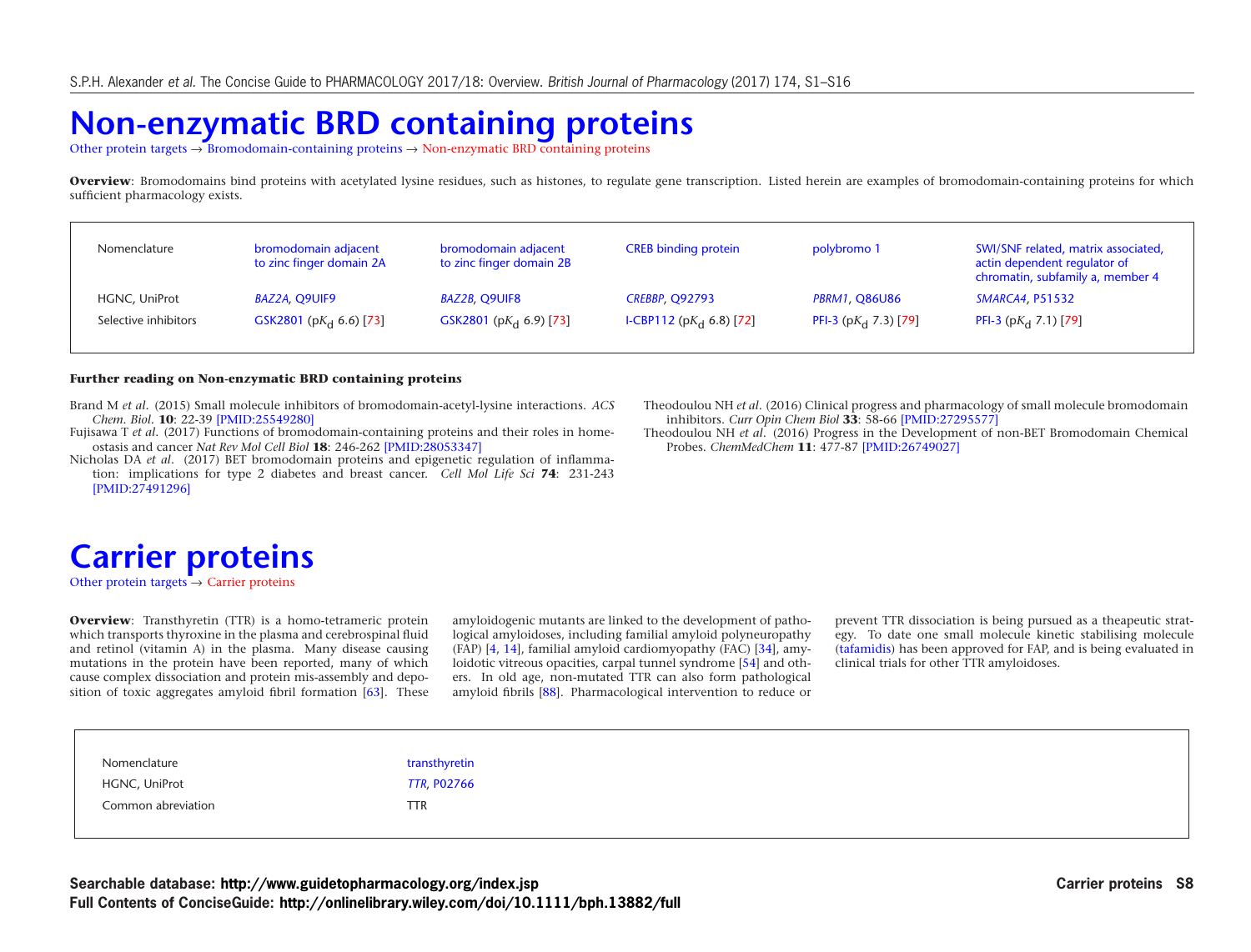#### **Further reading on Carrier proteins**

- Alshehri B *et al*. (2015) The diversity of mechanisms influenced by transthyretin in neurobiology: development, disease and endocrine disruption. *J Neuroendocrinol* **27**: 303-23 [\[PMID:25737004\]](http://www.ncbi.nlm.nih.gov/pubmed/25737004?dopt=AbstractPlus)
- <span id="page-8-1"></span><span id="page-8-0"></span>Delliere S *et al*. (2017) Is transthyretin a good marker of nutritional status? *Clin Nutr* **36**: 364-370 [\[PMID:27381508\]](http://www.ncbi.nlm.nih.gov/pubmed/27381508?dopt=AbstractPlus)

Galant NJ *et al*. (2017) Transthyretin amyloidosis: an under-recognized neuropathy and cardiomyopathy. *Clin Sci (Lond)* **131**: 395-409 [\[PMID:28213611\]](http://www.ncbi.nlm.nih.gov/pubmed/28213611?dopt=AbstractPlus)

### **[CD molecules](http://www.guidetopharmacology.org/GRAC/FamilyDisplayForward?familyId=852)** [Other protein targets](http://www.guidetopharmacology.org/GRAC/FamilyDisplayForward?familyId=864)  $\rightarrow$  [CD molecules](#page-8-1)

Overview: Cluster of differentiation refers to an attempt to catalogue systematically a series of over 300 cell-surface proteins associated with immunotyping. Many members of the group have identified functions as enzymes (for example, see [CD73 ecto-5'-nucleotidase\)](http://www.guidetopharmacology.org/GRAC/ObjectDisplayForward?objectId=1232) or receptors (for example, see [CD41 integrin, alpha 2b subunit\)](http://www.guidetopharmacology.org/GRAC/ObjectDisplayForward?objectId=2441). Many CDs are targetted for therapeutic gain using antibodies for the treatment of proliferative disorders. A full listing of all the Clusters of Differentiation is not possible in the Guide to PHARMACOLOGY; listed herein are selected members of the family targetted for therapeutic gain.

| Nomenclature          | CD2                                | CD <sub>3e</sub>                                                                                 | CD20 (membrane-spanning<br>4-domains, subfamily A,<br>member 1)                                                                                                                     | <b>CD33</b>                                                                                | <b>CD52</b>                       |
|-----------------------|------------------------------------|--------------------------------------------------------------------------------------------------|-------------------------------------------------------------------------------------------------------------------------------------------------------------------------------------|--------------------------------------------------------------------------------------------|-----------------------------------|
| HGNC, UniProt         | CD2, P06729                        | <b>CD3E, P07766</b>                                                                              | MS4A1, P11836                                                                                                                                                                       | CD33, P20138                                                                               | CD52, P31358                      |
| Common<br>abreviation | -                                  | $\overline{\phantom{0}}$                                                                         | $\overline{\phantom{0}}$                                                                                                                                                            | SIGLEC-3                                                                                   | $\overline{\phantom{0}}$          |
| Selective inhibitors  | alefacept (Inhibition)<br>[17, 53] | $\overline{\phantom{a}}$                                                                         | $\overline{\phantom{0}}$                                                                                                                                                            | -                                                                                          |                                   |
| Antibodies            | -                                  | catumaxomab (Binding)<br>[43], muromonab-CD3<br>(Binding) $[25]$ ,<br>otelixizumab (Binding) [9] | ofatumumab (Binding) ( $pK_d$<br>9.9) [47], rituximab (Binding)<br>$(pKd 8.5)$ [75],<br>ibritumomab tiuxetan (Binding),<br>obinutuzumab (Binding) [3, 66],<br>tositumomab (Binding) | lintuzumab (Binding)<br>$(pK_d \sim 10)$ [10],<br>gemtuzumab ozogamicin<br>$(Binding)$ [7] | alemtuzumab<br>(Binding) [24, 79] |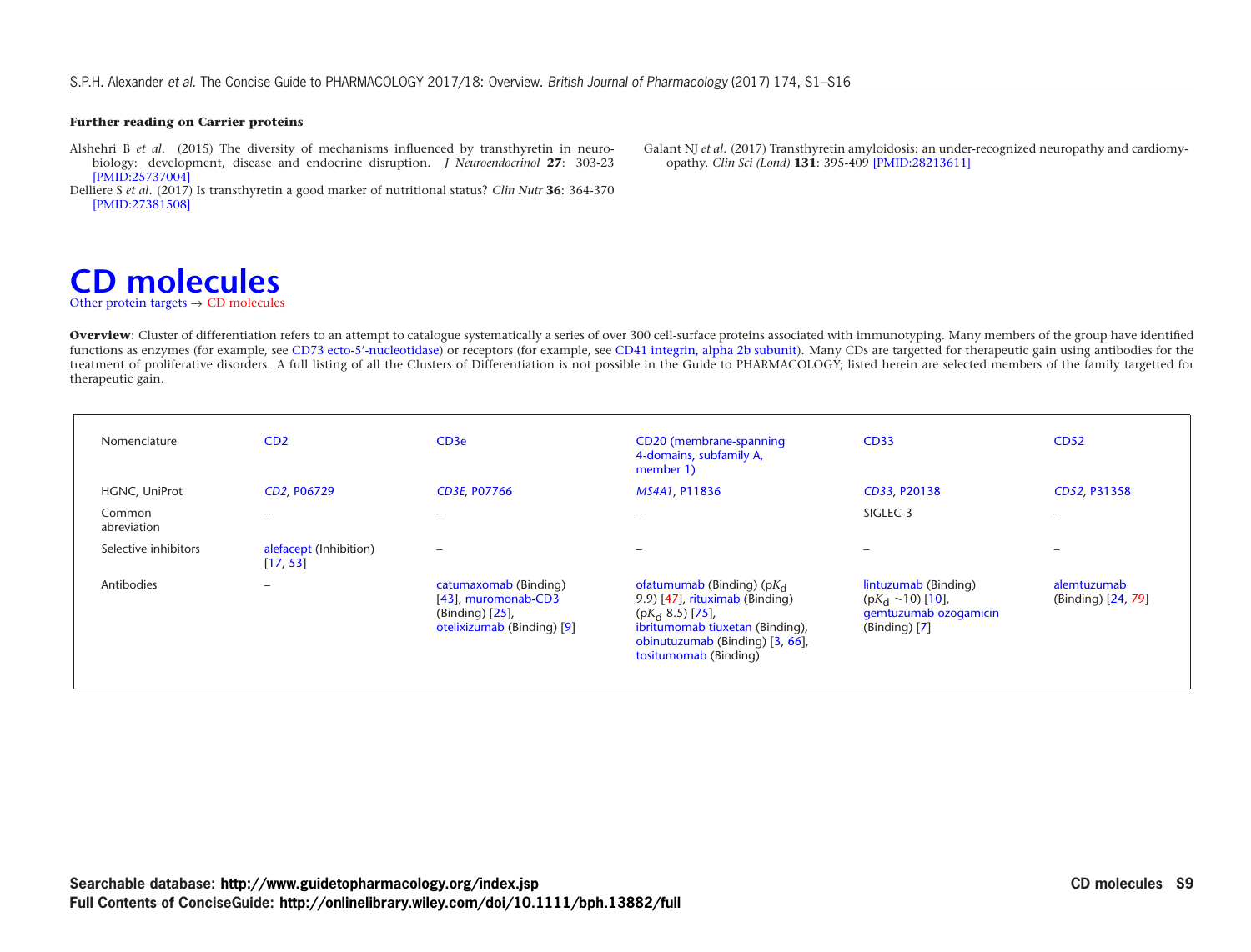#### S.P.H. Alexander et al. The Concise Guide to PHARMACOLOGY 2017/18: Overview. British Journal of Pharmacology (2017) 174, S1–S16

| Nomenclature          | <b>CD80</b>              | <b>CD86</b>              | cytotoxic T-lymphocyte-associated<br>protein 4 (CD152)                | programmed cell death 1 (CD279)                                                     | <b>CD300a</b>            |
|-----------------------|--------------------------|--------------------------|-----------------------------------------------------------------------|-------------------------------------------------------------------------------------|--------------------------|
| HGNC, UniProt         | CD80, P33681             | CD86, P42081             | CTLA4, P16410                                                         | PDCD1, Q15116                                                                       | <b>CD300A, Q9UGN4</b>    |
| Common<br>abreviation | $\overline{\phantom{0}}$ | $\overline{\phantom{a}}$ | CTLA-4                                                                | $PD-1$                                                                              | $\overline{\phantom{0}}$ |
| Antibodies            | $\overline{\phantom{a}}$ |                          | ipilimumab (p $K_{\rm d}$ > 9) [28],<br>tremelimumab $(pKd 8.9)$ [30] | pembrolizumab (p $K_{\rm d} \sim 10$ ) [11], nivolumab<br>$(pK_d 9.1)$ [28, 38, 40] | $\overline{\phantom{a}}$ |

<span id="page-9-1"></span><span id="page-9-0"></span>**Comment**: The endogenous ligands for human PD-1 are programmed cell death 1 ligand 1 (PD-L1 *aka* [CD274](http://www.guidetopharmacology.org/GRAC/LigandDisplayForward?ligandId=7693) (*[CD274](http://www.genenames.org/data/hgnc_data.php?hgnc_id=17635)*, [Q9NZQ7\)](http://www.uniprot.org/uniprot/Q9NZQ7)) and programmed cell death 1 ligand 2 (PD-L2; *[PDCD1LG2](http://www.genenames.org/cgi-bin/gene_symbol_report?hgnc_id=18731)*). These ligands are cell surface peptides, normally involved in immune system regulation. Expression of PD-1 by cancer cells induces immune tolerance and evasion of immune system attack. Anti-PD-1 monoclonal antibodies are used to induce immune checkpoint blockade as a therapeutic intervention in cancer, effectively re-establishing immune vigilance. [pembrolizumab](http://www.guidetopharmacology.org/GRAC/LigandDisplayForward?ligandId=7499) was the first anti-PD-1 antibody to be approved by the US FDA.

#### **Further reading on CD molecules**

Gabius HJ *et al*. (2015) The glycobiology of the CD system: a dictionary for translating marker designations into glycan/lectin structure and function. *Trends Biochem Sci* **40**: 360-76 [\[PMID:25981696\]](https://www.ncbi.nlm.nih.gov/pubmed/25981696?dopt=AbstractPlus)

### **[Methyllysine reader proteins](http://www.guidetopharmacology.org/GRAC/FamilyDisplayForward?familyId=902)**

[Other protein targets](http://www.guidetopharmacology.org/GRAC/FamilyDisplayForward?familyId=864) → [Chromatin-interacting transcriptional repressors](http://www.guidetopharmacology.org/GRAC/FamilyDisplayForward?familyId=901) → [Methyllysine reader proteins](#page-9-1)

**Overview**: Methyllysine reader proteins bind to methylated proteins, such as histones, allowing regulation of gene expression.

| Nomenclature       | I(3)mbt-like 3 (Drosophila) |
|--------------------|-----------------------------|
| HGNC, UniProt      | L3MBTL3, Q96JM7             |
| Selective agonists | UNC1215 [35]                |
|                    |                             |

#### **Further reading on Methyllysine reader proteins**

- Liu K *et al*. (2015) Epigenetic targets and drug discovery Part 2: Histone demethylation and DNA methylation. *Pharmacol. Ther.* **151**: 121-40 [\[PMID:25857453\]](http://www.ncbi.nlm.nih.gov/pubmed/25857453?dopt=AbstractPlus)
- Milosevich N *et al*. (2016) Chemical Inhibitors of Epigenetic Methyllysine Reader Proteins. *Biochemistry* **55**: 1570-83 [\[PMID:26650180\]](https://www.ncbi.nlm.nih.gov/pubmed/26650180)
- Sadakierska-Chudy A *et al*. (2015) A comprehensive view of the epigenetic landscape part I: DNA methylation, passive and active DNA demethylation pathways and histone variants. *Neurotox Res* **27**: 84-97 [\[PMID:25362550\]](https://www.ncbi.nlm.nih.gov/pubmed/25362550)
- Teske KA *et al*. (2017) Methyllysine binding domains: Structural insight and small molecule probe development. *Eur J Med Chem* **136**: 14-35 [\[PMID:28478342\]](https://www.ncbi.nlm.nih.gov/pubmed/28478342)
- Zahnow CA *et al*. (2016) Inhibitors of DNA Methylation, Histone Deacetylation, and Histone Demethylation: A Perfect Combination for Cancer Therapy. *Adv Cancer Res* **130**: 55-111 [\[PMID:27037751\]](https://www.ncbi.nlm.nih.gov/pubmed/27037751)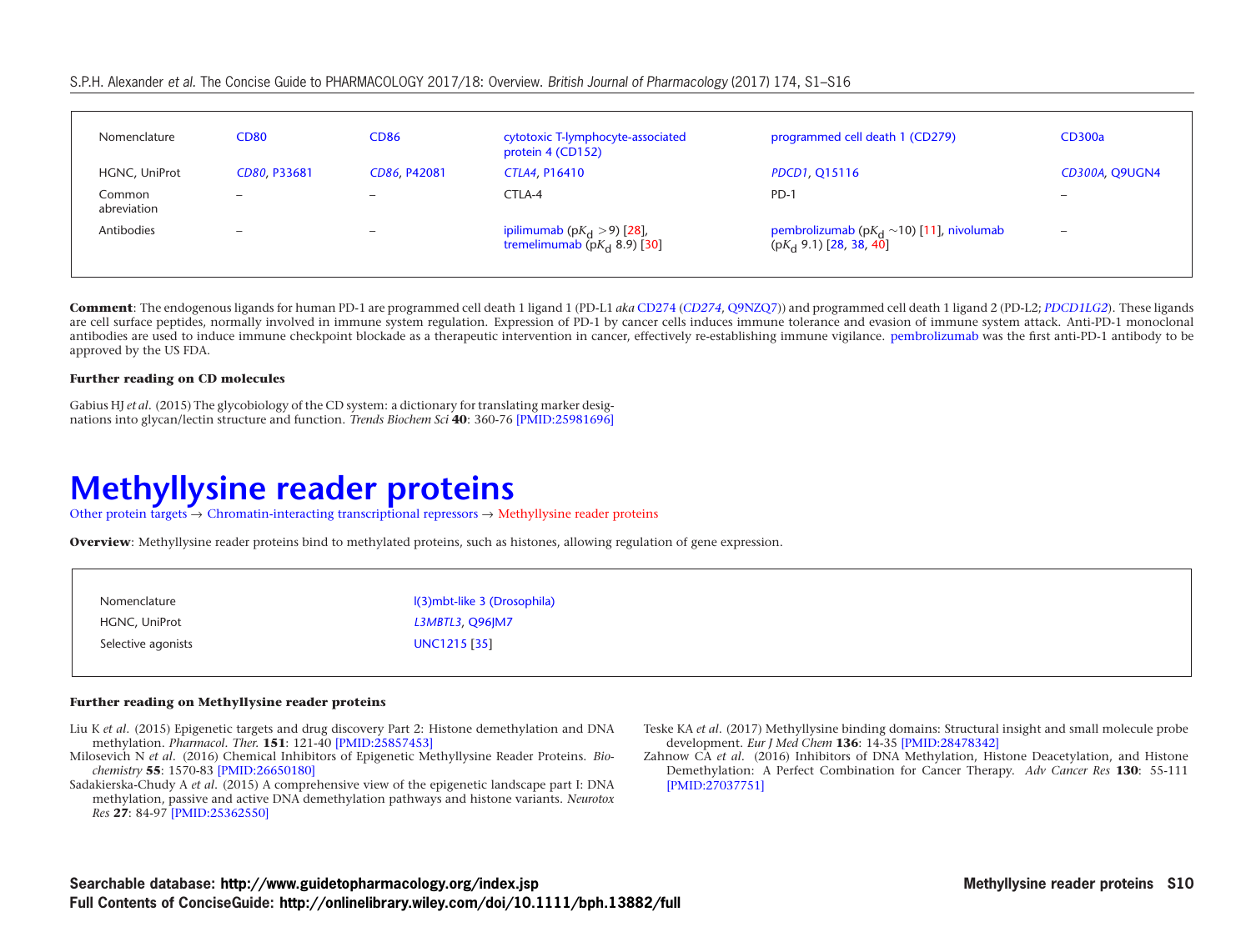# <span id="page-10-1"></span><span id="page-10-0"></span>**[Fatty acid-binding proteins](http://www.guidetopharmacology.org/GRAC/FamilyDisplayForward?familyId=783)**

[Other protein targets](http://www.guidetopharmacology.org/GRAC/FamilyDisplayForward?familyId=864)  $\rightarrow$  [Fatty acid-binding proteins](#page-10-1)

**Overview**: Fatty acid-binding proteins are low molecular weight (100-130 aa) chaperones for long chain fatty acids, fatty acyl CoA esters, eicosanoids, retinols, retinoic acids and related metabolites and are usually regarded as being responsible for allowing the otherwise hydrophobic ligands to be mobile in aqueous media. These binding proteins may perform functions extracellularly (*e.g.* in plasma) or transport these agents; to the nucleus to interact with nuclear receptors (principally PPARs and retinoic

acid receptors [\[70\]](http://www.ncbi.nlm.nih.gov/pubmed/17882463?dopt=AbstractPlus)) or for interaction with metabolic enzymes. Although sequence homology is limited, crystallographic studies suggest conserved 3D structures across the group of binding proteins.

| Nomenclature             | fatty acid binding protein 1                                                                                                      | fatty acid binding protein 2                                                                                                            | fatty acid binding protein 3                                                                                     | fatty acid binding protein 4                                                                                      |
|--------------------------|-----------------------------------------------------------------------------------------------------------------------------------|-----------------------------------------------------------------------------------------------------------------------------------------|------------------------------------------------------------------------------------------------------------------|-------------------------------------------------------------------------------------------------------------------|
| HGNC, UniProt            | <b>FABP1, PO7148</b>                                                                                                              | <b>FABP2, P12104</b>                                                                                                                    | <b>FABP3, PO5413</b>                                                                                             | <b>FABP4, P15090</b>                                                                                              |
| Rank order of<br>potency | stearic acid, oleic acid $>$<br>palmitic acid, linoleic acid ><br>arachidonic acid, $\alpha$ -linolenic acid [67]                 | stearic acid $>$<br>palmitic acid, oleic acid $>$<br>linoleic $\alpha$ cid > arachidonic $\alpha$ cid,<br>$\alpha$ -linolenic acid [67] | stearic acid, oleic acid, palmitic acid<br>$>$ linoleic acid, $\alpha$ -linolenic acid,<br>arachidonic acid [67] | oleic acid, palmitic acid,<br>stearic acid, linoleic acid ><br>$\alpha$ -linolenic acid, arachidonic acid<br>[67] |
| <b>Inhibitors</b>        | fenofibrate (p $K_i$ 7.6) [12] – Rat,<br>fenofibric acid (p $K_i$ 6.5) [12] – Rat,<br>HTS01037 (pK <sub>i</sub> 5.1) [30] - Mouse |                                                                                                                                         |                                                                                                                  |                                                                                                                   |
| Selective inhibitors     |                                                                                                                                   |                                                                                                                                         | $\overline{\phantom{0}}$                                                                                         | HM50316 (p $K_i > 9$ ) [46]                                                                                       |
| Comments                 | A broader substrate specificity than<br>other FABPs, binding two fatty acids<br>per protein [82].                                 | Crystal structure of the rat FABP2<br>$[69]$ .                                                                                          | Crystal structure of the human<br>FABP3 [91].                                                                    |                                                                                                                   |

| Nomenclature  | fatty acid binding<br>protein 5               | fatty acid binding<br>protein 6          | fatty acid binding<br>protein 7              | peripheral myelin<br>protein 2                                                                           | fatty acid binding<br>protein 9 | fatty acid binding<br>protein 12 |
|---------------|-----------------------------------------------|------------------------------------------|----------------------------------------------|----------------------------------------------------------------------------------------------------------|---------------------------------|----------------------------------|
| HGNC, UniProt | <b>FABP5, Q01469</b>                          | <b>FABP6, P51161</b>                     | <b>FABP7, 015540</b>                         | <b>PMP2, P02689</b>                                                                                      | FABP9, Q0Z7S8                   | FABP12, A6NFH5                   |
| Comments      | Crystal structure of the<br>human FABP5 [31]. | Able to transport<br>bile acids $[95]$ . | Crystal structure of the<br>human FABP7 [5]. | In silico modelling<br>suggests that<br>PMP2/FABP8 can bind<br>both fatty acids and<br>cholesterol [50]. |                                 | $\overline{\phantom{0}}$         |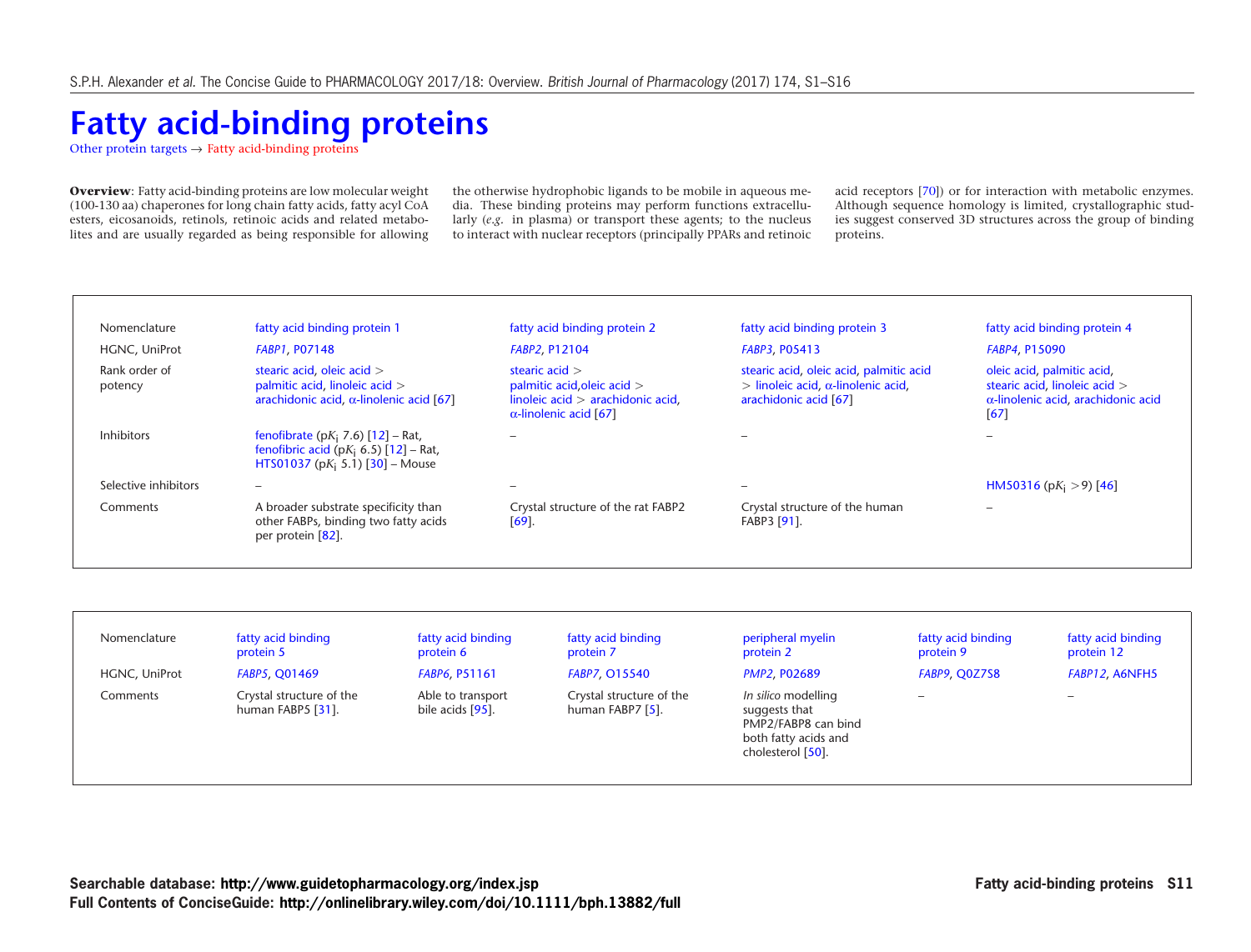#### S.P.H. Alexander et al. The Concise Guide to PHARMACOLOGY 2017/18: Overview. British Journal of Pharmacology (2017) 174, S1–S16

| Nomenclature             | retinol binding<br>protein 1 | retinol binding protein 2                                                                                              | retinol binding<br>protein 3 | retinol binding protein 4          | retinol binding<br>protein 5 | retinol binding<br>protein 7 |
|--------------------------|------------------------------|------------------------------------------------------------------------------------------------------------------------|------------------------------|------------------------------------|------------------------------|------------------------------|
| HGNC, UniProt            | <b>RBP1, P09455</b>          | <b>RBP2, P50120</b>                                                                                                    | RBP3, P10745                 | RBP4, P02753                       | <b>RBP5, P82980</b>          | <b>RBP7, Q96R05</b>          |
| Rank order of<br>potency | $\overline{\phantom{a}}$     | stearic acid $>$<br>palmitic acid, oleic acid,<br>linoleic acid,<br>$\alpha$ -linolenic acid,<br>arachidonic acid [68] | $-$                          | $\overline{\phantom{a}}$           | $\overline{\phantom{a}}$     | $\overline{\phantom{0}}$     |
| <b>Inhibitors</b>        | $\overline{\phantom{a}}$     | $\overline{\phantom{a}}$                                                                                               | -                            | A1120 (pIC <sub>50</sub> 7.8) [86] | $\overline{\phantom{0}}$     | $\overline{\phantom{0}}$     |

| Nomenclature          | retinaldehyde binding protein 1                                                                                                      | cellular retinoic acid binding protein 1                                                                                                    | cellular retinoic acid binding protein 2 |
|-----------------------|--------------------------------------------------------------------------------------------------------------------------------------|---------------------------------------------------------------------------------------------------------------------------------------------|------------------------------------------|
| HGNC, UniProt         | RLBP1, P12271                                                                                                                        | <b>CRABP1, P29762</b>                                                                                                                       | <b>CRABP2, P29373</b>                    |
| Rank order of potency | 11- $cis$ -retinal, 11- $cis$ -retinol $> 9$ - $cis$ -retinal,<br>13-cis-retinal, 13-cis-retinol, all-trans-retinal,<br>retinol [15] | tretinoin $>$ alitretinoin stearic acid $>$<br>palmitic acid, oleic acid, linoleic acid,<br>$\alpha$ -linolenic acid, arachidonic acid [68] | $\overline{\phantom{a}}$                 |

**Comments**: Although not tested at all FABPs, [BMS309403](http://www.guidetopharmacology.org/GRAC/LigandDisplayForward?ligandId=6735) exhibits high affinity for FABP4 (pIC50 8.8) compared to FABP3 or FABP5 (pIC50 <6.6) [\[21,](http://www.ncbi.nlm.nih.gov/pubmed/17554340?dopt=AbstractPlus) [81\]](http://www.ncbi.nlm.nih.gov/pubmed/17502136?dopt=AbstractPlus). [HTS01037](http://www.guidetopharmacology.org/GRAC/LigandDisplayForward?ligandId=6736) is reported to interfere with FABP4 action [\[30\]](http://www.ncbi.nlm.nih.gov/pubmed/19754198?dopt=AbstractPlus). Ibuprofen displays some selectivity for FABP4 (pIC<sub>50</sub> 5.5) relative to FABP3 (pIC<sub>50</sub> 3.5) and FABP5 (pIC<sub>50</sub> 3.8) [\[48\]](http://www.ncbi.nlm.nih.gov/pubmed/24248795?dopt=AbstractPlus). Fenofibric acid displays some selectivity for FABP5 (pIC<sub>50</sub> 5.5) relative to FABP3 ( $pIC_{50}$  4.5) and FABP4 ( $pIC_{50}$  4.6) [\[48\]](http://www.ncbi.nlm.nih.gov/pubmed/24248795?dopt=AbstractPlus). Multiple pseudogenes for the FABPs have been identified in the human genome.

#### **Further reading on Fatty acid-binding proteins**

- Gajda AM *et al*. (2015) Enterocyte fatty acid-binding proteins (FABPs): different functions of liver and intestinal FABPs in the intestine. *Prostaglandins Leukot. Essent. Fatty Acids* **93**: 9-16 [\[PMID:25458898\]](http://www.ncbi.nlm.nih.gov/pubmed/25458898?dopt=AbstractPlus)
- Glatz JF. (2015) Lipids and lipid binding proteins: a perfect match. *Prostaglandins Leukot. Essent. Fatty Acids* **93**: 45-9 [\[PMID:25154384\]](http://www.ncbi.nlm.nih.gov/pubmed/25154384?dopt=AbstractPlus)

<span id="page-11-1"></span><span id="page-11-0"></span>Hotamisligil GS *et al*. (2015) Metabolic functions of FABPs-mechanisms and therapeutic implications. *Nat Rev Endocrinol* **11**: 592-605 [\[PMID:26260145\]](http://www.ncbi.nlm.nih.gov/pubmed/26260145)

- Matsumata M *et al*. (2016) Fatty acid binding proteins and the nervous system: Their impact on mental conditions. *Neurosci. Res.* **102**: 47-55 [\[PMID:25205626\]](http://www.ncbi.nlm.nih.gov/pubmed/25205626?dopt=AbstractPlus)
- Osumi T *et al*. (2016) Heart lipid droplets and lipid droplet-binding proteins: Biochemistry, physiology, and pathology. *Exp Cell Res* **340**: 198-204 [\[PMID:26524506\]](https://www.ncbi.nlm.nih.gov/pubmed/26524506)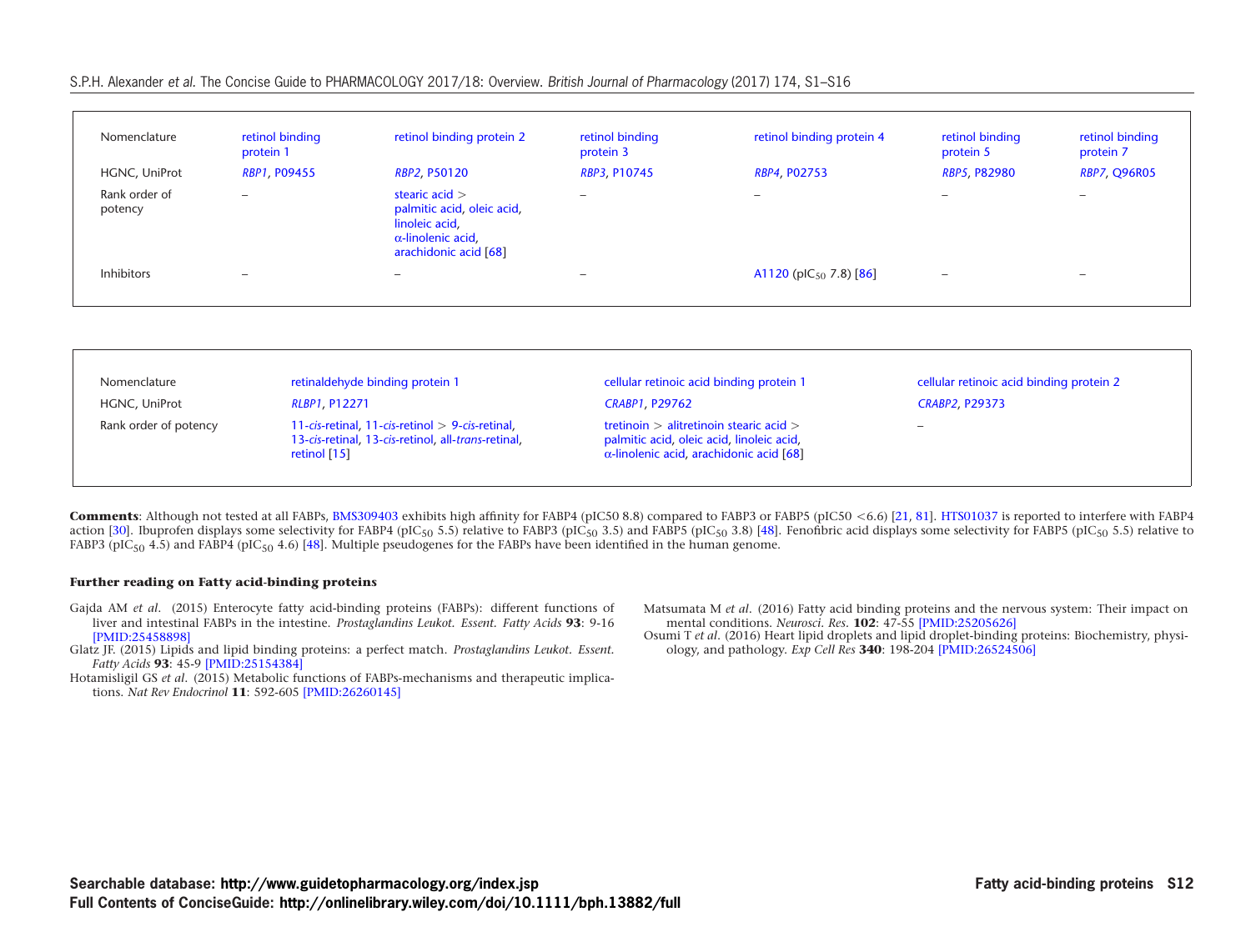# **[Notch receptors](http://www.guidetopharmacology.org/GRAC/FamilyDisplayForward?familyId=914)**

[Other protein targets](http://www.guidetopharmacology.org/GRAC/FamilyDisplayForward?familyId=864)  $\rightarrow$  [Notch receptors](#page-11-1)

**Overview**: The canonocal Notch signalling pathway has four type I transmembrane Notch receptors (Notch1-4) and five ligands (DLL1, 2 and 3, and Jagged 1-2). Each member of this highly conserved receptor family plays a unique role in cell-fate determination during embryogenesis, differentiation, tissue patterning, proliferation and cell death [\[2\]](http://www.ncbi.nlm.nih.gov/pubmed/20971825?dopt=AbstractPlus). As the Notch ligands are also membrane bound, cells have to be in close proximity for receptor-ligand interactions to occur. Cleavage of the intracellular domain (ICD) of activated Notch receptors by γ-secretase is required for downstream signalling and Notch-induced tran-scriptional modulation [\[18,](http://www.ncbi.nlm.nih.gov/pubmed/10206645?dopt=AbstractPlus) [57,](http://www.ncbi.nlm.nih.gov/pubmed/16530044?dopt=AbstractPlus) [71,](http://www.ncbi.nlm.nih.gov/pubmed/9620803?dopt=AbstractPlus) [89\]](http://www.ncbi.nlm.nih.gov/pubmed/16530045?dopt=AbstractPlus). This is why  $\gamma$ -secretase inhibitors can be used to downregulate Notch signalling and explains their anti-cancer action. One such small molecule is [RO4929097](http://www.guidetopharmacology.org/GRAC/LigandDisplayForward?ligandId=7338) [\[47\]](http://www.ncbi.nlm.nih.gov/pubmed/19773430?dopt=AbstractPlus), although development of this compound has been terminated following an unsuccessful Phase II single agent clinical trial in metastatic colorectal cancer [\[78\]](http://www.ncbi.nlm.nih.gov/pubmed/22445247?dopt=AbstractPlus).

Aberrant Notch signalling is implicated in a number of human cancers [\[41,](http://www.ncbi.nlm.nih.gov/pubmed/17344417?dopt=AbstractPlus) [59,](http://www.ncbi.nlm.nih.gov/pubmed/24651013?dopt=AbstractPlus) [74,](http://www.ncbi.nlm.nih.gov/pubmed/18079963?dopt=AbstractPlus) [85\]](http://www.ncbi.nlm.nih.gov/pubmed/17173050?dopt=AbstractPlus). Pharmaceutical inhibitors of Notch signalling such as [demcizumab](http://www.guidetopharmacology.org/GRAC/LigandDisplayForward?ligandId=8451) and [tarextumab](http://www.guidetopharmacology.org/GRAC/LigandDisplayForward?ligandId=8453) are being actively investigated as novel anti-cancer agents [\[64\]](http://www.ncbi.nlm.nih.gov/pubmed/25388163?dopt=AbstractPlus).

| Nomenclature  | notch 1                                                                                                                                                                                                                                                                                                                                                   | notch <sub>2</sub>       | notch <sub>3</sub> | notch 4                                                                                                  |
|---------------|-----------------------------------------------------------------------------------------------------------------------------------------------------------------------------------------------------------------------------------------------------------------------------------------------------------------------------------------------------------|--------------------------|--------------------|----------------------------------------------------------------------------------------------------------|
| HGNC, UniProt | NOTCH1, P46531                                                                                                                                                                                                                                                                                                                                            | <b>NOTCH2, Q04721</b>    | NOTCH3, Q9UM47     | <b>NOTCH4, Q99466</b>                                                                                    |
| Comments      | Various types of activating and inactivating NOTCH1 mutations have been<br>reported to be associated with human diseases, for example: aortic valve<br>disease [23, 52], Adams-Oliver syndrome 5 [76], T-cell acute lymphoblastic<br>leukemia (T-ALL) [87], chronic lymphocytic leukemia (CLL) [65] and head and<br>neck squamous cell carcinoma [1, 77]. | $\overline{\phantom{0}}$ |                    | Notch 4 is a potential<br>therapeutic molecular<br>target for triple-negative<br>breast cancer [42, 55]. |

#### **Further reading on Notch receptors**

- Borggrefe T *et al*. (2016) The Notch intracellular domain integrates signals from Wnt, Hedgehog, TGFbeta/BMP and hypoxia pathways. *Biochim Biophys Acta* **1863**: 303-313 [\[PMID:26592459\]](http://www.ncbi.nlm.nih.gov/pubmed/26592459)
- Cheng YL *et al*. (2015) Emerging roles of the gamma-secretase-notch axis in inflammation. *Pharmacol Ther* **147**: 80-90 [\[PMID:25448038\]](http://www.ncbi.nlm.nih.gov/pubmed/25448038)
- <span id="page-12-1"></span><span id="page-12-0"></span>Palmer WH *et al*. (2015) Ligand-Independent Mechanisms of Notch Activity. *Trends Cell Biol* **25**: 697-707 [\[PMID:26437585\]](http://www.ncbi.nlm.nih.gov/pubmed/26437585)
- Previs RA *et al*. (2015) Molecular pathways: translational and therapeutic implications of the Notch signaling pathway in cancer. *Clin Cancer Res* **21**: 955-61 [\[PMID:25388163\]](https://www.ncbi.nlm.nih.gov/pubmed/25388163)
- Takebe N *et al*. (2015) Targeting Notch, Hedgehog, and Wnt pathways in cancer stem cells: clinical update. *Nat Rev Clin Oncol* **12**: 445-464 [\[PMID:25850553\]](http://www.ncbi.nlm.nih.gov/pubmed/25850553)

## **[Regulators of G protein Signaling \(RGS\) proteins](http://www.guidetopharmacology.org/GRAC/FamilyDisplayForward?familyId=891)**

[Other protein targets](http://www.guidetopharmacology.org/GRAC/FamilyDisplayForward?familyId=864)  $\rightarrow$  [Regulators of G protein Signaling \(RGS\) proteins](#page-12-1)

**Overview**: Regulators of G protein signalling (RGS) proteins increase the deactivation rates of G protein signalling pathways through enhancing the GTPase activity of the G protein alpha subunit. Interactions through protein:protein interactions of many RGS proteins have been identified for targets other than heteromeric G proteins. The 20 RGS proteins are commonly divided into four families (R4, R7, R12 and RZ) based on sequence and domain homology. Described here is RGS4 for which a number of pharmacological inhibitors have been described.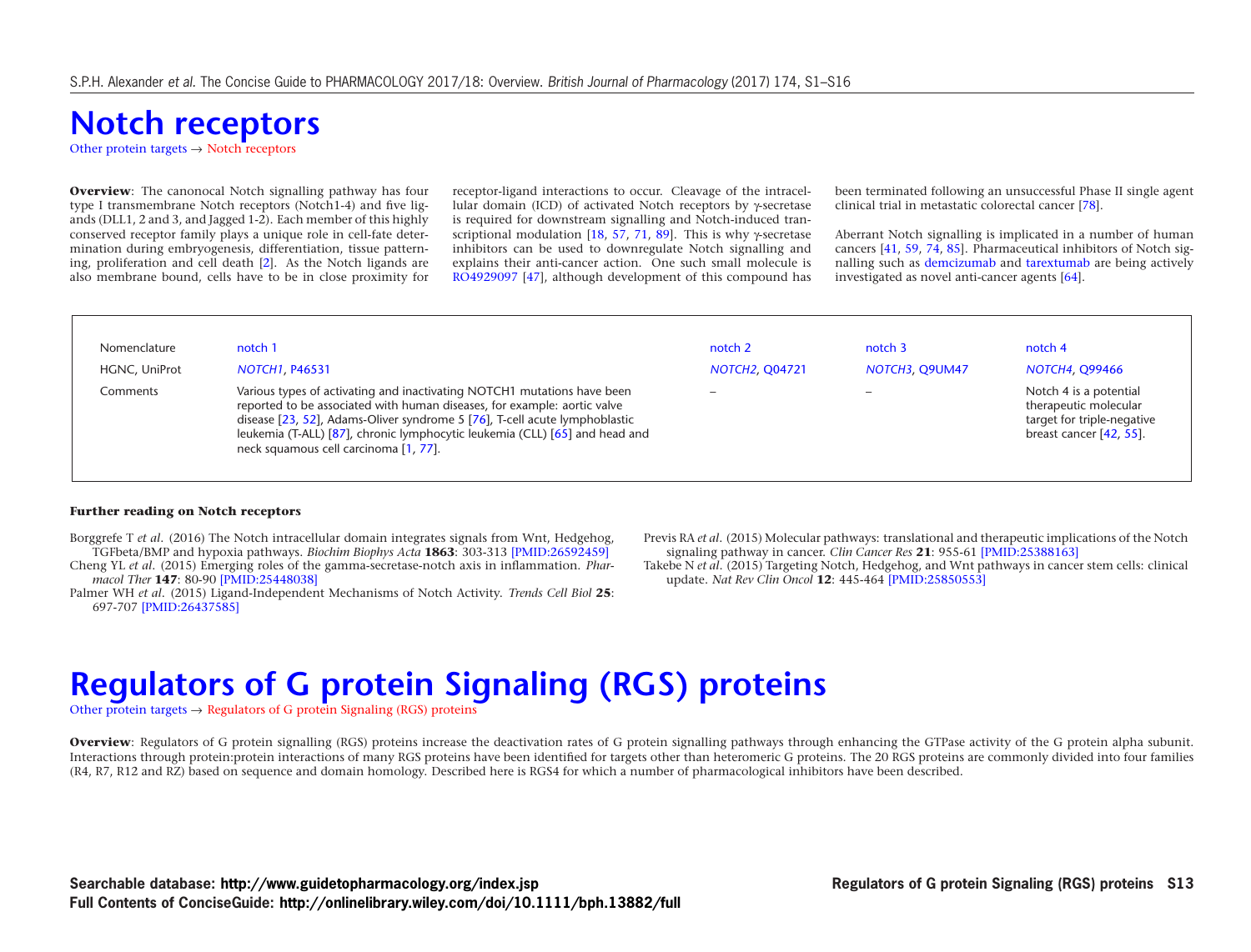#### S.P.H. Alexander et al. The Concise Guide to PHARMACOLOGY 2017/18: Overview. British Journal of Pharmacology (2017) 174, S1–S16

| regulator of G-protein signaling 4<br>Nomenclature                                                                                                                 |
|--------------------------------------------------------------------------------------------------------------------------------------------------------------------|
|                                                                                                                                                                    |
| RGS4, P49798<br>HGNC, UniProt                                                                                                                                      |
| Common abreviation<br>RGS4                                                                                                                                         |
| RGS4 inhibitor 11b (plC <sub>50</sub> 7.8) [83], CCG-50014 (plC <sub>50</sub> 7.5) [8, 83], RGS4 inhibitor 13 (plC <sub>50</sub> 7.3) [83]<br>Selective inhibitors |

#### **Further reading on RGS proteins**

<span id="page-13-0"></span>Sethakorn N *et al*. (2010) Non-canonical functions of RGS proteins. *Cell Signal* **22**: 1274-81 [\[PMID:20363320\]](http://www.ncbi.nlm.nih.gov/pubmed/20363320?dopt=AbstractPlus)

<span id="page-13-3"></span><span id="page-13-2"></span><span id="page-13-1"></span>Sjogren B (2017) The evolution of regulators of G protein signalling proteins as drug targets - 20 years in the making: IUPHAR Review 21. *Br J Pharmacol* **174**: 427-437 [\[PMID:28098342\]](http://www.ncbi.nlm.nih.gov/pubmed/28098342?dopt=AbstractPlus)

Sjogren B *et al*. (2010) Thinking outside of the "RGS box": new approaches to therapeutic targeting of regulators of G protein signaling. *Mol Pharmacol* **78**: 550-7 [\[PMID:20664002\]](http://www.ncbi.nlm.nih.gov/pubmed/20664002?dopt=AbstractPlus)

Turner EM *et al*. (2012) Small Molecule Inhibitors of Regulator of G Protein Signalling (RGS) Proteins. *ACS Med Chem Lett* **3**: 146-150 [\[PMID:22368763\]](http://www.ncbi.nlm.nih.gov/pubmed/22368763?dopt=AbstractPlus)

### **[Sigma receptors](http://www.guidetopharmacology.org/GRAC/FamilyDisplayForward?familyId=785)**

[Other protein targets](http://www.guidetopharmacology.org/GRAC/FamilyDisplayForward?familyId=864)  $\rightarrow$  [Sigma receptors](#page-13-3)

**Overview**: Although termed 'receptors', the evidence for coupling through conventional signalling pathways is lacking. Initially described as a subtype of opioid receptors, there is only a modest pharmacological overlap and no structural convergence with the G protein-coupled receptors; the crystal structure of the sigma1 receptor [\[94\]](http://www.ncbi.nlm.nih.gov/pubmed/PM:27042935?dopt=AbstractPlus) suggests a trimeric structure of a single short transmembrane domain traversing the endoplasmic reticulum membrane, with the bulk of the protein facing the cytosol. A wide range of compounds, ranging from psychoactive agents to antihistamines, have been observed to bind to these sites.

| Nomenclature          | sigma non-opioid intracellular receptor 1                                 |                                        |
|-----------------------|---------------------------------------------------------------------------|----------------------------------------|
| HGNC, UniProt         | <b>SIGMAR1, Q99720</b>                                                    | $\overline{\phantom{0}}$               |
| Selective agonists    | PRE-084 [80], (+)-SKF 10.047                                              | $\overline{\phantom{0}}$               |
| Selective antagonists | NE-100 (pIC <sub>50</sub> 8.4) [60], BD-1047 (pIC <sub>50</sub> 7.4) [51] | $\qquad \qquad -$                      |
| Labelled ligands      | $[3H]$ pentazocine (Agonist)                                              | $[^3$ H]-di-o-tolylguanidine (Agonist) |

**Comments**: [\(-\)-pentazocine](http://www.guidetopharmacology.org/GRAC/LigandDisplayForward?ligandId=1606) also shows activity at opioid receptors. The sigma2 receptor has recently been reported to be TMEM97 [Q5BJF2](http://www.uniprot.org/uniprot/Q5BJF2) [\[92\]](http://www.ncbi.nlm.nih.gov/pubmed/28559337?dopt=AbstractPlus) , a 4TM protein partner of NPC1, the Niemann-Pick C1 protein, a 13TM cholesterol-binding protein.

#### **Further reading on Sigma receptors**

- Chu UB *et al*. (2016) Biochemical Pharmacology of the Sigma-1 Receptor. *Mol Pharmacol* **89**: 142-53 [\[PMID:26560551\]](https://www.ncbi.nlm.nih.gov/pubmed/26560551)
- Gris G *et al*. (2015) Sigma-1 receptor and inflammatory pain. *Inflamm Res* **64**: 377-81 [\[PMID:25902777\]](https://www.ncbi.nlm.nih.gov/pubmed/25902777)

Rousseaux CG *et al*. (2015) Sigma receptors [sigmaRs]: biology in normal and diseased states. *J Recept Signal Transduct Res* **1-62** [\[PMID:26056947\]](https://www.ncbi.nlm.nih.gov/pubmed/26056947)

- Su TP *et al*. (2016) The Sigma-1 Receptor as a Pluripotent Modulator in Living Systems. *Trends Pharmacol Sci* **37**: 262-78 [\[PMID:26869505\]](https://www.ncbi.nlm.nih.gov/pubmed/26869505)
- van Waarde A *et al*. (2015) Potential applications for sigma receptor ligands in cancer diagnosis and therapy. *Biochim Biophys Acta* **1848**: 2703-14 [\[PMID:25173780\]](https://www.ncbi.nlm.nih.gov/pubmed/25173780)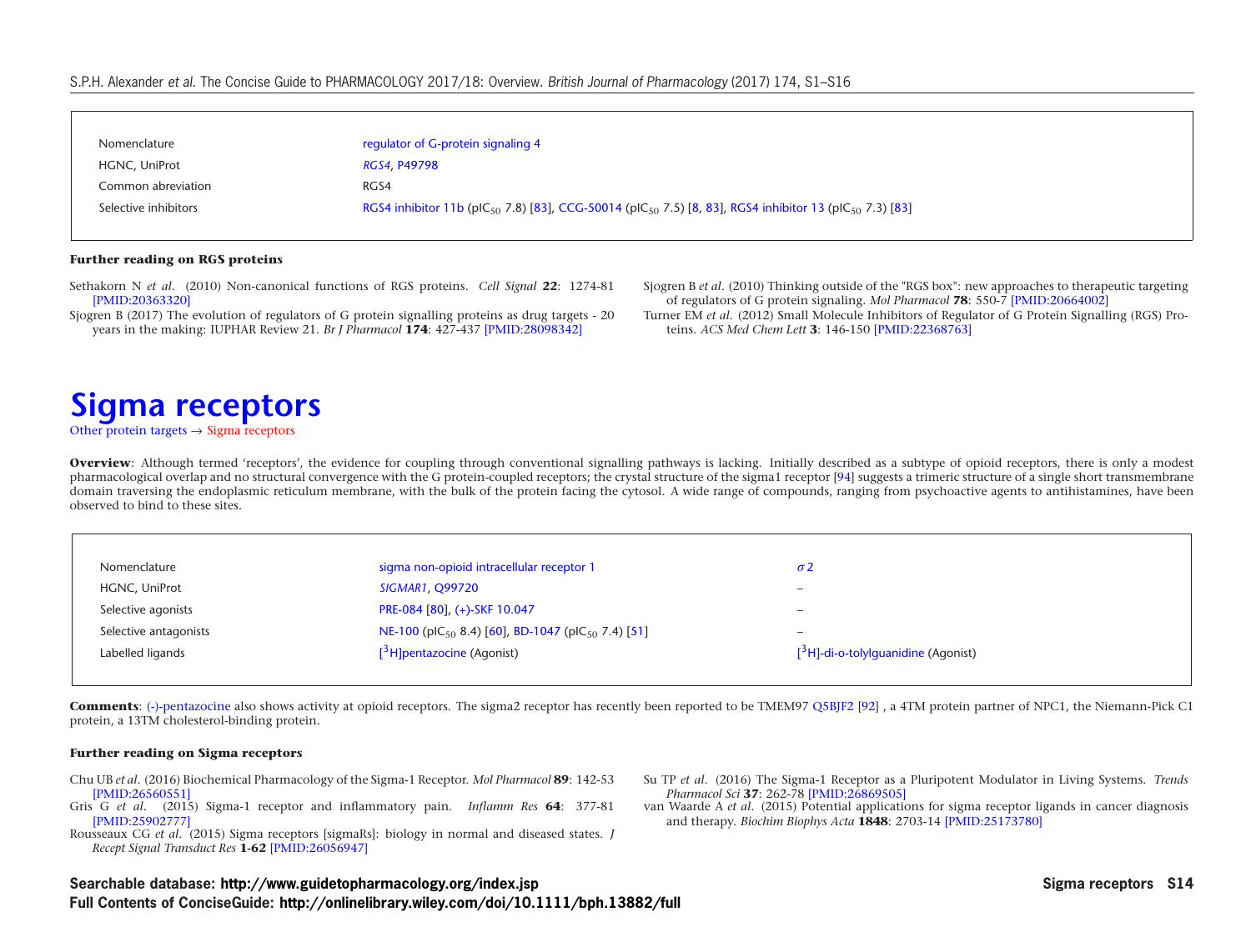### <span id="page-14-1"></span><span id="page-14-0"></span>**[Tubulins](http://www.guidetopharmacology.org/GRAC/FamilyDisplayForward?familyId=858)** [Other protein targets](http://www.guidetopharmacology.org/GRAC/FamilyDisplayForward?familyId=864)  $\rightarrow$  [Tubulins](#page-14-1)

**Overview**: Tubulins are a family of intracellular proteins most commonly associated with microtubules, part of the cytoskeleton. They are exploited for therapeutic gain in cancer chemotherapy as targets for agents derived from a variety of natural products: taxanes, colchicine and vinca alkaloids. These are thought to act primarily through β-tubulin, thereby interfering with the normal processes of tubulin polymer formation and disassembly.

| Nomenclature      | tubulin<br>alpha 1a | tubulin<br>alpha 4a      | tubulin beta class I                                                                                                                                                                                 | tubulin beta 3<br>class III                 | tubulin beta 4B<br>class IV <sub>b</sub> | tubulin beta 8<br>class VIII |
|-------------------|---------------------|--------------------------|------------------------------------------------------------------------------------------------------------------------------------------------------------------------------------------------------|---------------------------------------------|------------------------------------------|------------------------------|
| HGNC,<br>UniProt  | TUBA1A,<br>Q71U36   | TUBA4A.<br>P68366        | <b>TUBB, P07437</b>                                                                                                                                                                                  | <b>TUBB3, Q13509</b>                        | <b>TUBB4B, P68371</b>                    | TUBB8, Q3ZCM7                |
| <b>Inhibitors</b> | $\qquad \qquad$     | $\overline{\phantom{0}}$ | vinblastine (pIC $_{50}$ 9), vincristine, eribulin (pIC $_{50}$ 8.2)<br>[58], paclitaxel (pEC <sub>50</sub> 8.1) [61], colchicine (pIC <sub>50</sub> 8)<br>[13], cabazitaxel, docetaxel, ixabepilone | combretastatin A4<br>( $pIC_{50}$ 8.2) [22] | $\overline{\phantom{0}}$                 | $\overline{\phantom{a}}$     |

#### **Further reading on Tubulins**

Gadadhar S et al. (2017) The tubulin code at a glance. *J Cell Sci* 130: 1347-1353 [\[PMID:28325758\]](https://www.ncbi.nlm.nih.gov/pubmed/28325758) Penna LS et al. (2017) Anti-mitotic agents: Are they emerging molecules for cancer treatment? *Pharmacol Ther* **173**: 67-82 [\[PMID:28174095\]](https://www.ncbi.nlm.nih.gov/pubmed/28174095)